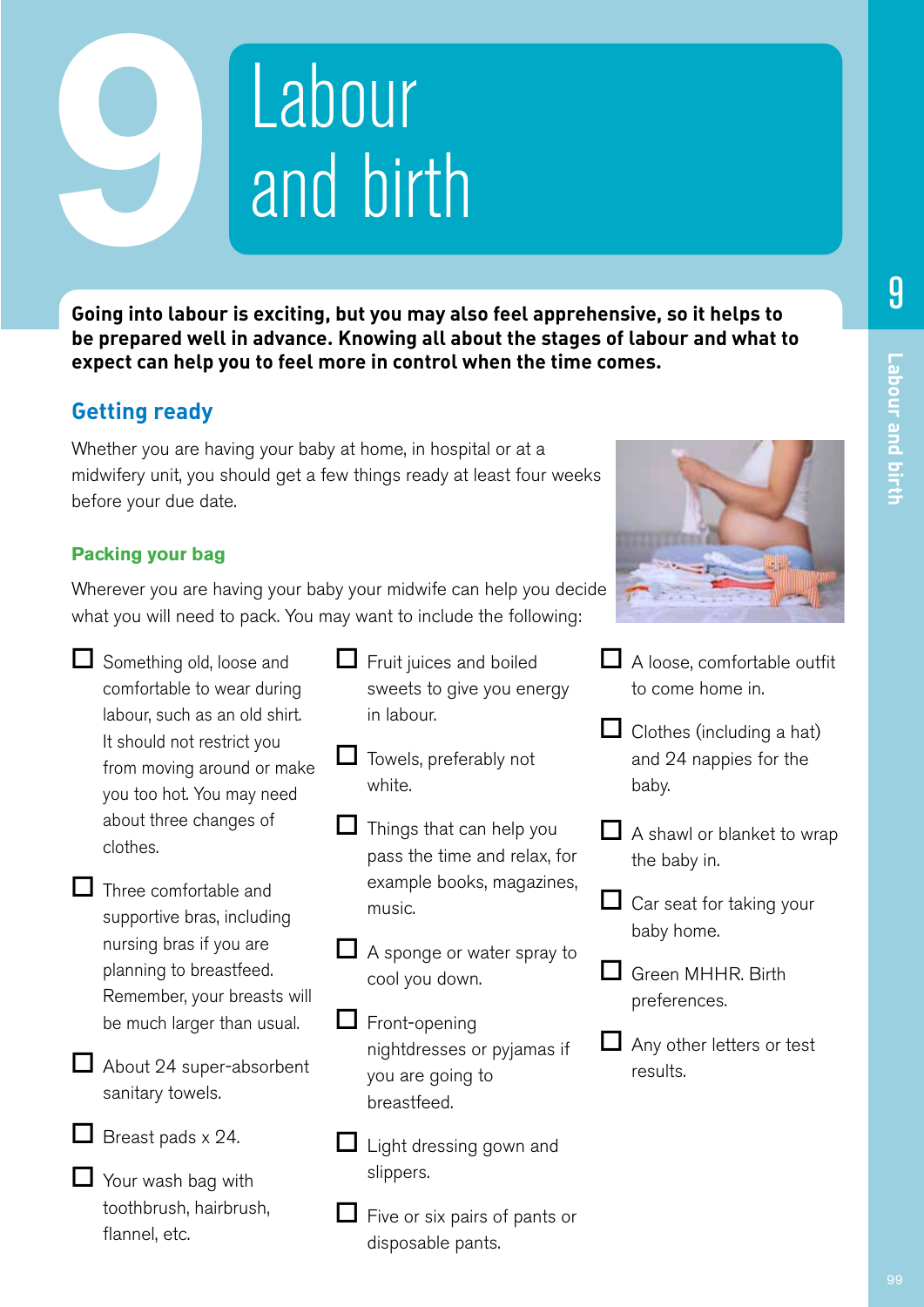

## **Transport**

Work out how you will get to hospital or the midwifery unit, as it could be at any time of the day or night. If you are planning to go by car, make sure that it's running well and that there is always enough petrol in the tank. If a neighbour has said that they will take you, make an alternative arrangement just in case they are not in. If you have not got a car, you could call a taxi. Try to do so in good time. Check which entrance door you should use if you arrive at night.

## **Home births**

If you are planning to give birth at home, discuss your plans and what you need to prepare with your midwife.



## **Stocking up**

When you come home you will not want to do much more than

## **Important numbers**

Keep a list of important numbers in your handbag or near your phone. There is space for you to write them down in your notes and at the back of this book. You need to include the following:

- Your hospital and midwife's phone numbers.
- Your partner and birth partner's phone numbers.



rest and care for your baby, so do as much planning as you can in advance:

- Stock up on basics, such as toilet paper, sanitary towels and nappies.
- Buy tinned and dried food like beans, pasta and rice.
- If you have a freezer, cook some meals in advance.
- Your own hospital reference number (it will be on your card or notes). You will be asked for this when you phone in.
- A local taxi number, just in case you need it.

# **The signs of labour**

You are unlikely to mistake the signs of labour when the time really comes, but if you are in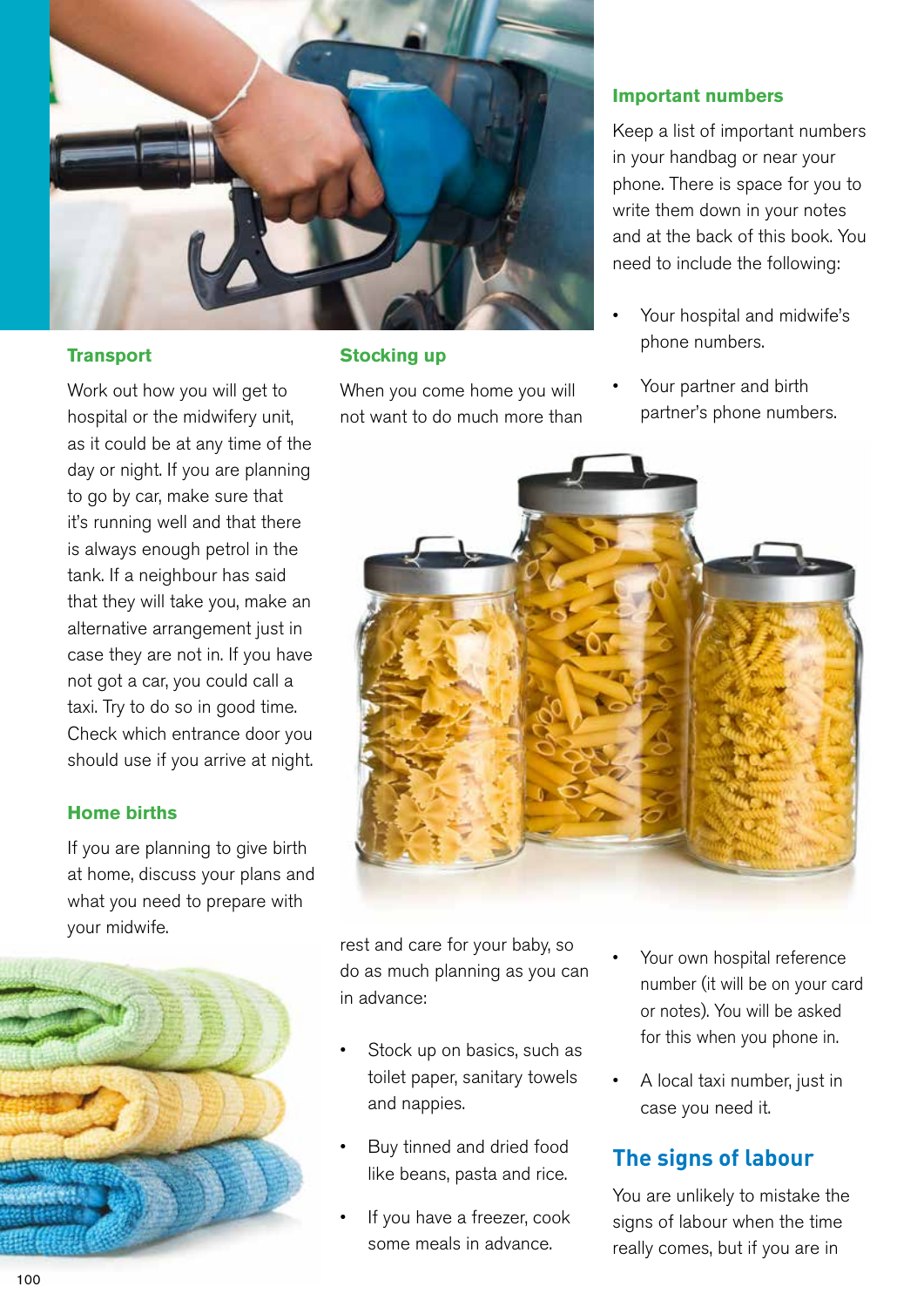Labour and birth **Labour and birth**

9

any doubt, don't hesitate to contact your midwife.

## **Regular contractions**

During a contraction, your uterus gets tight and then relaxes. You may have had these throughout your pregnancy – particularly towards the end. Before labour, these are called Braxton Hicks contractions. When you are having regular contractions that last more than 30 seconds and begin to feel stronger, labour may have started. Your contractions will become longer, stronger and more frequent.

## **Other signs of labour**

- **Backache** or the aching, heavy feeling some women get with their monthly period.
- **• The 'show'.** The plug of mucus in the cervix, which has helped to seal the uterus during pregnancy, comes away and comes out of the vagina. This small amount of sticky pink mucus is called

the 'show'. It usually comes away before or in early labour. There should only be a little blood mixed in with the mucus. If you are losing more blood, it may be a sign that something is wrong, so phone your hospital or midwife straight away.

- **• Your waters break.** The bag of water surrounding your baby may break before labour starts.
- To prepare for this, you could keep a sanitary towel (not a tampon) handy if you are going out, and put a plastic sheet on your bed.
- If your waters break before labour starts, you will notice either a slow trickle from your vagina or a sudden gush of water that you cannot control. Phone your midwife when this happens.
- **• Nausea or vomiting.**
- **• Diarrhoea.**



## **Pain relief in labour**

For most women labour is painful, so it is important to learn about all the ways you can relieve pain. Whoever is going to be with you during labour should also know about the different options, as well as how they can support you. Ask your midwife or doctor to explain what is available so that you can decide what is best for you. Write down what you want in your birth preferences, but remember that you should keep an open mind. You may find that you want more or less pain relief than you had planned, or your doctor or midwife may suggest more effective pain relief to help the delivery. Use your birth preferences to record what you would like to happen in labour.

## **Coping at the beginning**

- It is best if you are moving about during labour. You can drink fluids and may find isotonic drinks (sports drinks) help keep your energy levels up. You can also have a light snack, although many women don't feel very hungry and some feel nauseated.
- As the contractions get stronger and more painful, you can try relaxation and breathing exercises. Your birthing partner can help by doing them with you.
- Your birthing partner can rub your back to relieve the pain if that helps.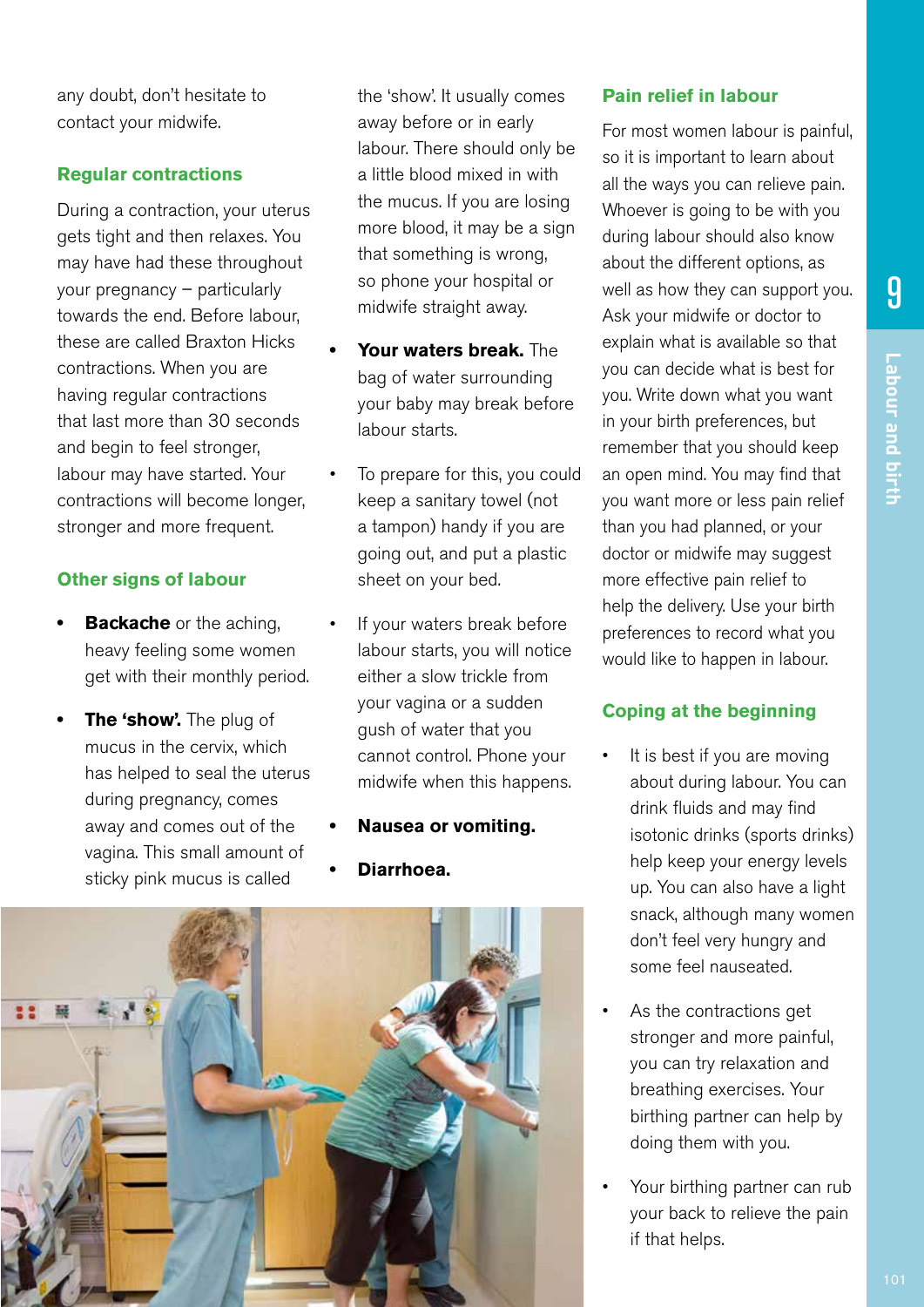![](_page_3_Picture_0.jpeg)

# **When to go to hospital or your midwifery-led unit**

If it is your first pregnancy, you may feel unsure about when you should go into hospital. The best thing to do is call your hospital or unit for advice.

- If your waters have broken, you will probably be told to go in to be checked.
- If it is your first baby and you are having contractions but your waters have not broken, you may be told to wait. You will probably be told to come in when your contractions are regular, strong, are about five minutes apart and are lasting about 60 seconds.

# **Delivery rooms**

Delivery rooms have become more homelike in recent years. Most have easy chairs, beanbags and mats so that you can move about in labour and change position. Some have baths, showers or birthing pools.

- If you don't live near to your hospital, you may need to go in before you get to this stage.
- Second and later babies often arrive more quickly, so you may need to contact the hospital, midwifery-led unit or your midwife sooner.

Don't forget to phone the hospital or unit before leaving home, and remember your notes.

## **Home birth**

You and your midwife should

have agreed what you will do when labour starts.

# **Arriving at the hospital or midwifery-led unit**

Hospitals and midwifery-led units vary, so the following is just a guide to what is likely to happen. Your midwife will be able to give you more information about your local hospital or unit.

Take your green MHHR notes to the hospital admissions desk. You will be taken to the labour ward or your room, where you can change into a hospital gown or a nightdress of your own. Choose one that is loose and preferably made of cotton, because you will feel hot during labour and will not want something tight.

# **Examination by the midwife**

The midwife will ask you about what has been happening so far

![](_page_3_Picture_18.jpeg)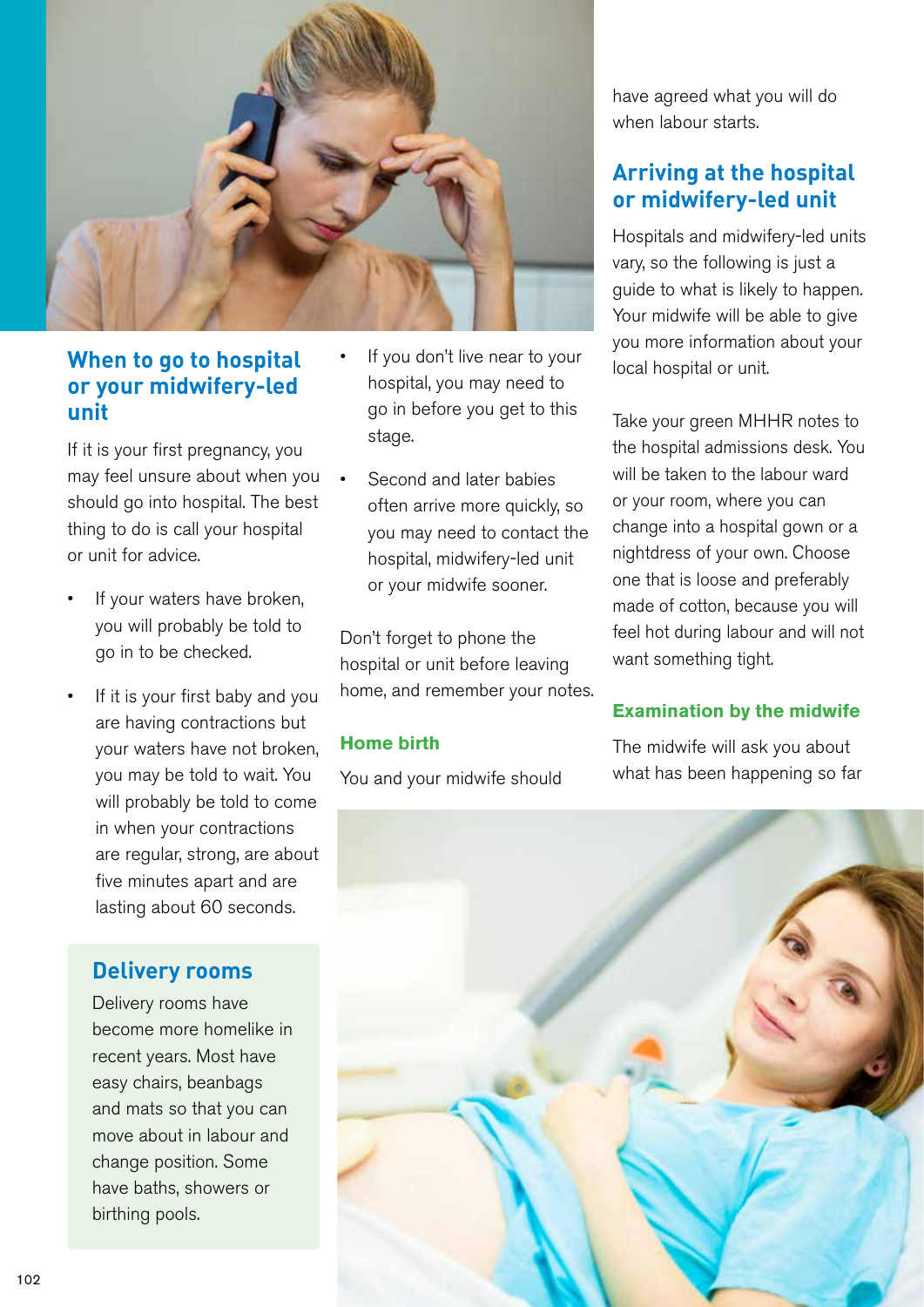![](_page_4_Picture_2.jpeg)

and will examine you. If you are having a home birth, then this examination will take place at home. The midwife will:

- Take your pulse, temperature and blood pressure and check your urine.
- Feel your abdomen to check the baby's position and listen to your baby's heart.
- Probably do an internal examination to find out how much your cervix has opened. Tell her if a contraction is coming so that she can wait until it has passed. She will then be able to tell you how far your labour has progressed. If you would prefer not to have an internal examination you don't have to have one. However, if there are any concerns about your own or your baby's condition, vaginal examinations can help the doctor and midwife to make the most appropriate

decisions about any risks and plan your care.

These checks will be repeated at intervals throughout your labour.

If you and your partner have birth preferences, show your midwife so that she knows what kind of labour you want and can help you to achieve it.

# **What happens in labour**

There are three stages to labour. In the first stage the cervix gradually opens up (dilates). In the second stage the baby is pushed down the vagina and is born. In the third stage the placenta comes away from the wall of the uterus and is also pushed out of the vagina.

## **The first stage of labour – dilation**

The dilation of the cervix The cervix needs to open to

about 10cm for a baby to pass through. This is called 'fully dilated'. Contractions at the start of labour help to soften the cervix so that it gradually opens. Sometimes the process of softening can take many hours before what midwives refer to as 'established labour'. This is when your cervix has dilated to at least 4cm.

If you go into hospital or your midwifery unit before labour is established, you may be asked if you would prefer to go home again for a while, rather than spending extra hours in hospital. If you go home, you should make sure that you eat and drink, as you will need energy. At night, try to get comfortable.

Get some sleep if possible. A warm bath or shower may help you to relax. During the day, keep upright and remain active. This helps the baby to move down into the pelvis and helps the cervix to dilate.

Once labour is established, the midwife will check from time to time to see how you are progressing. In a first labour, the time from the start of established labour to full dilation can be between 6 and 12 hours. It is often quicker in subsequent pregnancies.

Your midwife should be with you all the time to support you.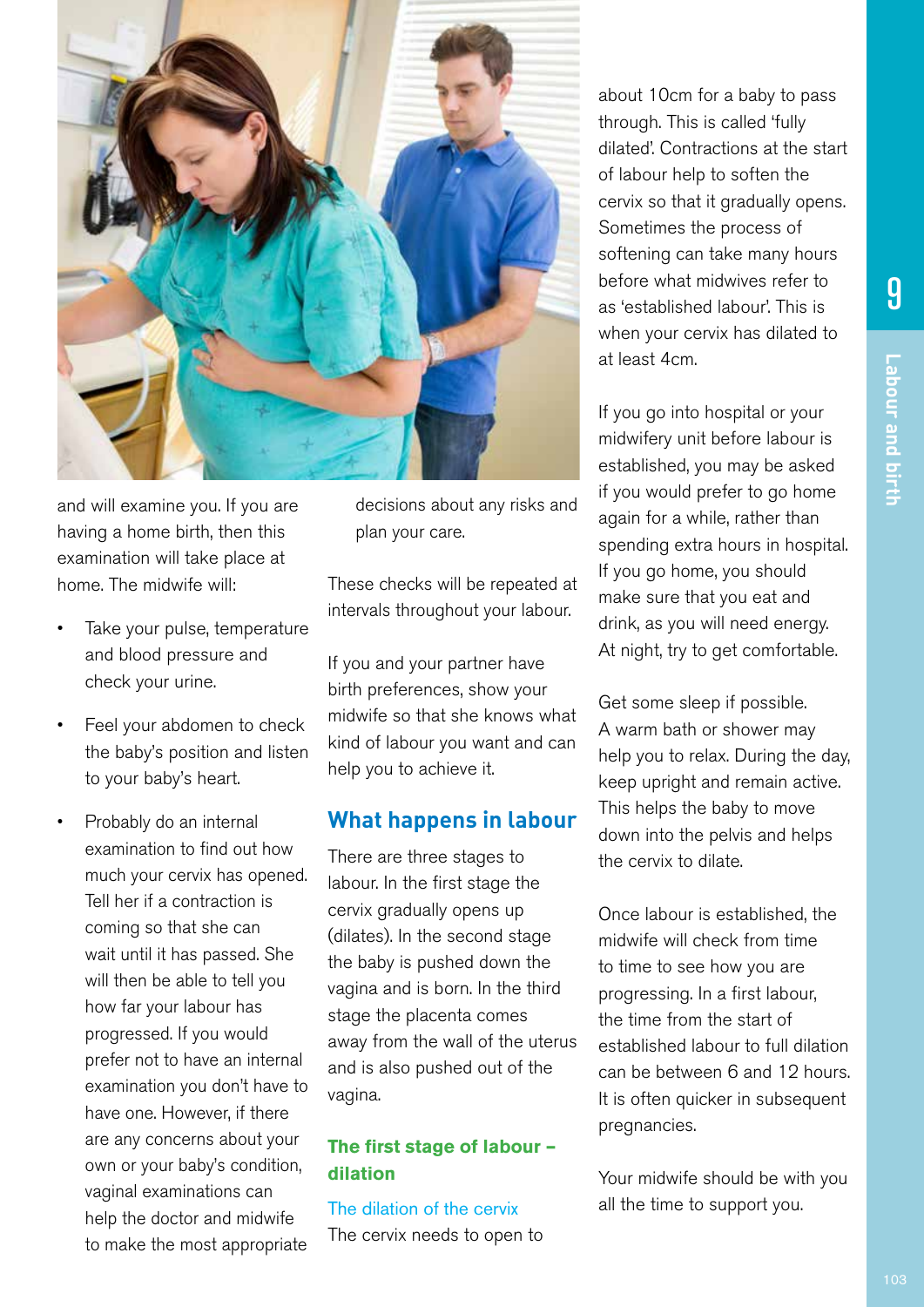# **Pain relief**

| <b>Option</b>                                                                                                                                                                                                                             | <b>Pros</b>                                                                                                                                                                                                                                                                                                                                        | <b>Cons</b>                                                                                                                                                                                                                                                                                                                                                                                                                                                                                           |
|-------------------------------------------------------------------------------------------------------------------------------------------------------------------------------------------------------------------------------------------|----------------------------------------------------------------------------------------------------------------------------------------------------------------------------------------------------------------------------------------------------------------------------------------------------------------------------------------------------|-------------------------------------------------------------------------------------------------------------------------------------------------------------------------------------------------------------------------------------------------------------------------------------------------------------------------------------------------------------------------------------------------------------------------------------------------------------------------------------------------------|
| <b>Position and</b><br>movement                                                                                                                                                                                                           | • Maximises your body's ability to<br>give birth.<br>• No lasting side-effects for you or your<br>baby.                                                                                                                                                                                                                                            | • Try not to overdo it; saving energy is also<br>important. Lying on your side for a while<br>or sitting up supported by lots of pillows<br>can help your body to work really well<br>while you conserve energy.                                                                                                                                                                                                                                                                                      |
| <b>Option</b>                                                                                                                                                                                                                             | <b>Pros</b>                                                                                                                                                                                                                                                                                                                                        | <b>Cons</b>                                                                                                                                                                                                                                                                                                                                                                                                                                                                                           |
| <b>Water and birthing</b><br>pools                                                                                                                                                                                                        | • Water soothes pain and, in a large<br>birthing pool, supports you, enabling<br>you to glide into any position.<br>• You can combine it with other options,<br>such as Entonox (gas and air) and<br>massage.<br>• Women who labour in water need<br>fewer interventions and are less likely<br>to need other drugs.<br>• No lasting side-effects. | • Water can sometimes slow down labour,<br>particularly if you get in too early.<br>• You won't be able to use TENS (see<br>below), injectable drugs or an<br>epidural while you're in water.<br>Birthing pools might not be available or<br>$\bullet$<br>an option everywhere.                                                                                                                                                                                                                       |
| <b>Option</b>                                                                                                                                                                                                                             | <b>Pros</b>                                                                                                                                                                                                                                                                                                                                        | <b>Cons</b>                                                                                                                                                                                                                                                                                                                                                                                                                                                                                           |
| <b>TENS</b><br>A TENS<br>(Transcutaneous<br><b>Electrical Nerve</b><br>Stimulation) machine<br>transmits mild electrical<br>impulses to pads on<br>your back. These block<br>pain signals and help<br>your body to produce<br>endorphins. | • You can keep moving and it won't<br>directly interfere with your labour.<br>• You can use it for as long as you want.<br>• There are no lasting side-effects for<br>you or your baby.<br>• It doesn't need an anaesthetist, doctor<br>or midwife.<br>• It can be used at a home birth and in<br>hospital.                                        | • You'll probably need someone to help<br>you to position the pads.<br>• It may only help in the early stages of<br>labour.<br>It may have to be removed if your baby's<br>heart has to be monitored electronically.<br>• You can use TENS before you get into<br>water, but not when you're in the water.<br>It might make it more difficult for your<br>birth partner to massage your back.<br>The clinical evidence in support of TENS<br>is lacking though many women say that it<br>helped them. |
| <b>Option</b>                                                                                                                                                                                                                             | <b>Pros</b>                                                                                                                                                                                                                                                                                                                                        | <b>Cons</b>                                                                                                                                                                                                                                                                                                                                                                                                                                                                                           |
| <b>Complementary</b><br>therapies<br>(including acupuncture,<br>aromatherapy,<br>reflexology, yoga,<br>self-hypnosis and<br>massage).                                                                                                     | • Some studies show acupuncture is<br>helpful.<br>• Massage or pressure on the lower part<br>of your back can help reduce levels of<br>stress and ease discomfort, too.<br>• You can learn self-hypnosis techniques<br>for labour by attending a course or<br>using CDs; you don't have to have a<br>hypnotherapist with you in labour.            | • There is little research proving the<br>effectiveness of these treatments though<br>lots of women say that they found these<br>techniques useful.<br>Apart from massage and self-hypnosis,<br>you will need a registered practitioner to<br>perform the therapies.                                                                                                                                                                                                                                  |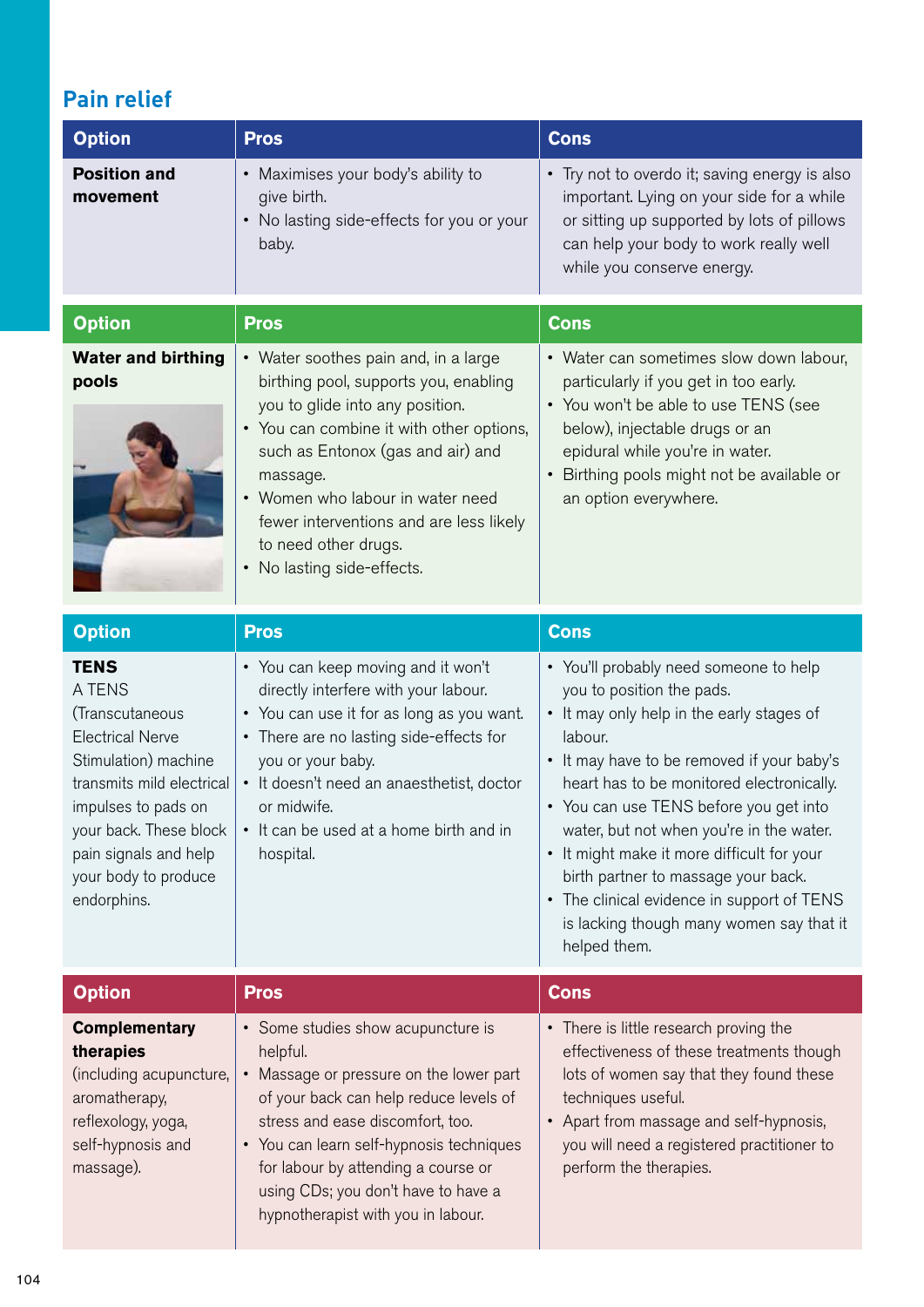| <b>Option</b>                                                                                                                                                                                                                                                                                                                        | <b>Pros</b>                                                                                                                                                                                                                                                                                                                                                                                                                                                                                                                                                                                                                                                                                                                                                                                                                                                                                                                                                                                                                                                                                                                                                     | <b>Cons</b>                                                                                                                                                                                                                                                                                                                                                                                                                                                                                                                                                                                                                                                                                                                                                                                                                                                                                                        |
|--------------------------------------------------------------------------------------------------------------------------------------------------------------------------------------------------------------------------------------------------------------------------------------------------------------------------------------|-----------------------------------------------------------------------------------------------------------------------------------------------------------------------------------------------------------------------------------------------------------------------------------------------------------------------------------------------------------------------------------------------------------------------------------------------------------------------------------------------------------------------------------------------------------------------------------------------------------------------------------------------------------------------------------------------------------------------------------------------------------------------------------------------------------------------------------------------------------------------------------------------------------------------------------------------------------------------------------------------------------------------------------------------------------------------------------------------------------------------------------------------------------------|--------------------------------------------------------------------------------------------------------------------------------------------------------------------------------------------------------------------------------------------------------------------------------------------------------------------------------------------------------------------------------------------------------------------------------------------------------------------------------------------------------------------------------------------------------------------------------------------------------------------------------------------------------------------------------------------------------------------------------------------------------------------------------------------------------------------------------------------------------------------------------------------------------------------|
| <b>Gas and air</b><br>(Entonox)                                                                                                                                                                                                                                                                                                      | • You can control it and the effects wear<br>off very quickly once you stop inhaling.<br>• It's fast-acting (taking effect after 20<br>to 30 seconds).<br>• Your baby doesn't require extra<br>monitoring while you're using it.<br>• You can use it in a birthing pool.<br>• It should be available wherever you<br>give birth, including birth centres and<br>at home.                                                                                                                                                                                                                                                                                                                                                                                                                                                                                                                                                                                                                                                                                                                                                                                        | It may make you feel sick and light-<br>$\bullet$<br>headed initially but the nausea usually<br>passes.<br>• It can dry your mouth out if you use it for<br>long periods.<br>Keeping hold of the mask or mouthpiece<br>$\bullet$<br>may stop you from moving around and<br>getting into a comfortable position.<br>It can take a few contractions to get the<br>hang of it so that it's effective at the<br>peak of contractions.<br>• If used with pethidine or diamorphine, it<br>may make you feel even drowsier.                                                                                                                                                                                                                                                                                                                                                                                               |
| <b>Option</b>                                                                                                                                                                                                                                                                                                                        | <b>Pros</b>                                                                                                                                                                                                                                                                                                                                                                                                                                                                                                                                                                                                                                                                                                                                                                                                                                                                                                                                                                                                                                                                                                                                                     | <b>Cons</b>                                                                                                                                                                                                                                                                                                                                                                                                                                                                                                                                                                                                                                                                                                                                                                                                                                                                                                        |
| <b>Painkilling drugs in</b><br>labour Opiods such<br>as diamorphine and<br>remifentanil are pain<br>relieving drugs given<br>by injection into the<br>thigh. Some hospitals<br>offer remifentanil,<br>which is a very strong,<br>short-acting painkiller<br>given via a drip that<br>you can control<br>yourself using a<br>machine. | • Opioids may help you to relax and get<br>some rest; especially if your early<br>labour has been long and<br>uncomfortable.<br>Diamorphine can be given by a midwife,<br>midwife, so there's no need to wait for<br>a doctor although they may have to<br>prescribe the drug. Remifentanil<br>infusions are set up by an anaesthetist.<br>• These drugs don't appear to slow<br>labour down, if you're already in<br>established labour.<br>They may help you to postpone or avoid<br>having an epidural if you're finding your<br>contractions hard to cope with.<br>Not all opioids are available at a home<br>birth so talk to your midwife about what<br>you could have if you're planning to<br>give birth at home. In some areas, drugs<br>like these are prescribed in advance by<br>a GP. Remifentanil is not available at<br>home or in a birth centre.<br>It is possible to still use a birth pool or<br>bath during labour, but not usually<br>within two hours of a single dose of an<br>opioid, or if you feel drowsy. Protocols<br>vary so it's good to check with your<br>midwife if you are considering using a<br>painkilling drug in labour. | • Once you've had an injection of an<br>opioid the effects last for up to four<br>hours, so if you don't like the sensation<br>you can't do anything about it. For<br>instance, it may make you feel out of<br>control, and feel sick. (This is not the<br>case with remifentanil, as the drip can be<br>turned off and the effects fade away).<br>All opioids pass through to a baby and<br>can occasionally make them slower to<br>breathe at birth. This is particularly true if<br>your labour progresses more quickly<br>than expected and your baby is born<br>within two hours of you having the drug.<br>(Effects on babies are less likely with a<br>remifentanil infusion than they are with<br>other opioids because remifentanil is<br>active in the body for a much shorter<br>amount of time.)<br>• Your baby may also stay sleepy for<br>several days, making breastfeeding<br>harder to establish. |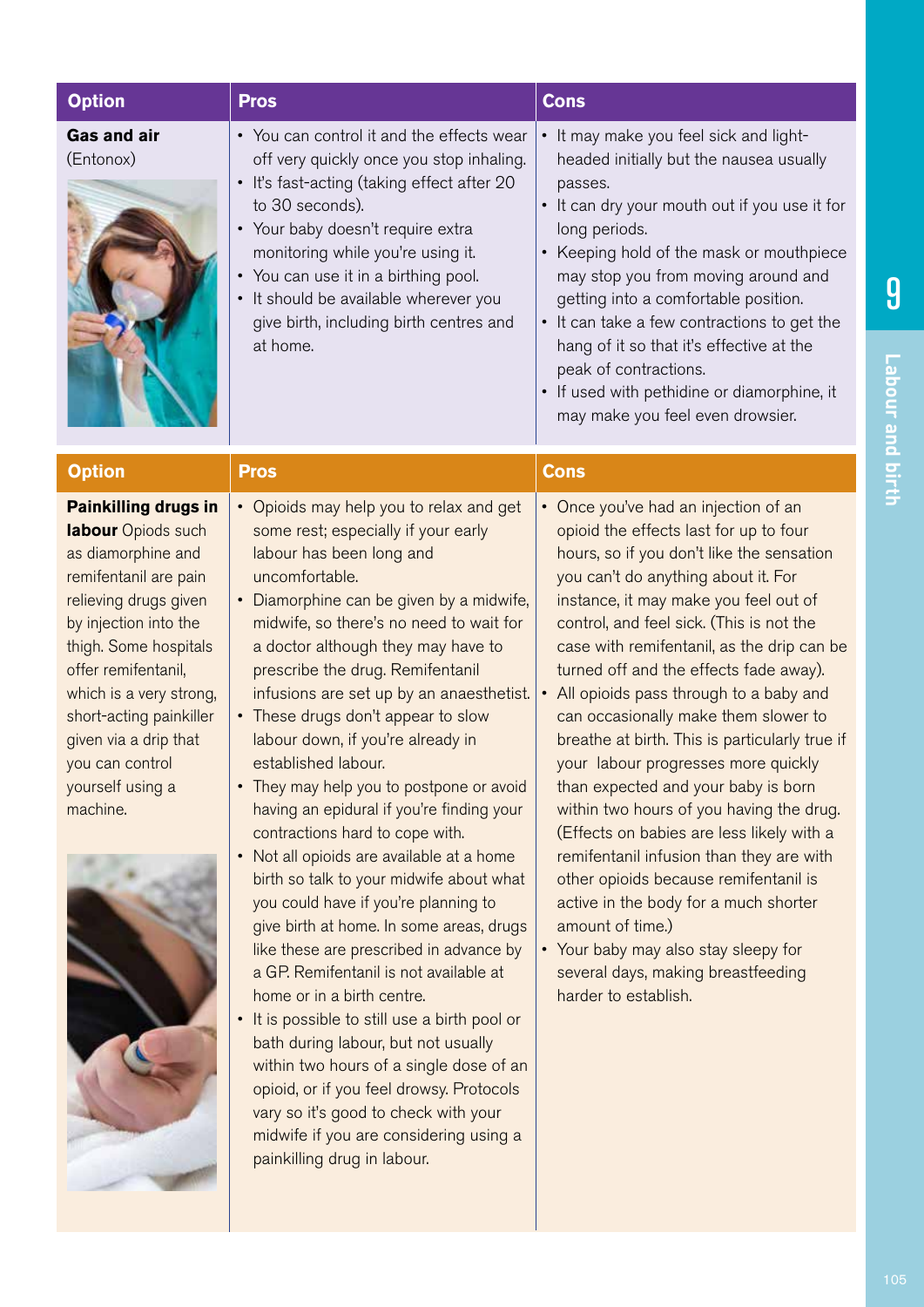| <b>Option</b>                                                                                                                                                                                                                                                                                                                                                                                                                                                                                                                                                                                                         | <b>Pros</b>                                                                                                                                                                                                                                                                                                                                                 | <b>Cons</b>                                                                                                                                                                                                                                                                                                                                                                                                                                                                                                                                                                                                                                                                                                                                                                                                                                                                                                                                                                                                                                                                                                    |
|-----------------------------------------------------------------------------------------------------------------------------------------------------------------------------------------------------------------------------------------------------------------------------------------------------------------------------------------------------------------------------------------------------------------------------------------------------------------------------------------------------------------------------------------------------------------------------------------------------------------------|-------------------------------------------------------------------------------------------------------------------------------------------------------------------------------------------------------------------------------------------------------------------------------------------------------------------------------------------------------------|----------------------------------------------------------------------------------------------------------------------------------------------------------------------------------------------------------------------------------------------------------------------------------------------------------------------------------------------------------------------------------------------------------------------------------------------------------------------------------------------------------------------------------------------------------------------------------------------------------------------------------------------------------------------------------------------------------------------------------------------------------------------------------------------------------------------------------------------------------------------------------------------------------------------------------------------------------------------------------------------------------------------------------------------------------------------------------------------------------------|
| <b>Epidural</b><br>Epidural analgesia is a local<br>anaesthetic injected through a tube<br>into the space between two<br>vertebra in your back. It usually<br>removes all pain and most feeling<br>from the waist down. The combined<br>spinal epidural (CSE) injection<br>contains a low dose of pain-relieving<br>drugs and works more quickly than<br>an epidural alone. At the same time,<br>the anaesthetist will insert a<br>catheter into your bladder. When the<br>CSE injection starts to wear off,<br>your anaesthetist will pass the<br>epidural solution through the tube<br>to give ongoing pain relief. | • It gives total pain relief in<br>90% of cases; partial pain<br>relief in the remainder.<br>• Top-ups can usually be<br>given by an experienced<br>midwife once the epidural<br>is in place so you don't<br>need to wait for a<br>anaesthetist.<br>• You may still be aware of<br>your contractions, and<br>have a clear mind, but<br>you'll feel no pain. | Epidurals are only available in<br>$\bullet$<br>obstetrician-led maternity units.<br>• Labour may slow down as you'll be less<br>able to move around.<br>• It takes about 20 minutes to insert and set<br>up and another 20 minutes to work once<br>injected.<br>• You may not feel contractions or - later<br>on $-$ the baby moving down so there is an<br>increased chance of needing forceps or<br>suction (ventouse) to help the baby out.<br>• Having an epidural will mean increased<br>monitoring for mum and baby.<br>• A catheter might need to be inserted to<br>empty the bladder (as you won't feel when<br>you need to wee) and you may need a<br>drip to help if your blood pressure drops.<br>• Some low-dose (mobile) epidurals now<br>contain less anaesthetic but include a<br>small amount of fentanyl, an opioid drug.<br>The fentanyl makes the epidural really<br>effective without taking away all of your<br>mobility but the fentanyl might cross<br>the placenta and make the baby sleepy. It's<br>hard to say how much of a problem this is<br>but there have been studies showing |

## **Fetal heart monitoring**

Your baby's heart will be monitored throughout labour. Your midwife will watch for any marked change in your baby's heart rate, which could be a sign that the baby is distressed. There are different ways of monitoring the baby's heartbeat. If you don't feel comfortable with one of these, tell your midwife.

Your midwife may listen to your baby's heart intermittently, for at least one minute every 15 minutes

when you are in established labour, using a hand-held ultrasound monitor (often called a Sonicaid). This method allows you to be free to move around.

- Your baby's heartbeat and your contractions may also be monitored electronically using a CTG machine. The monitor will be strapped to your abdomen on a belt.
- Alternatively, a clip can be put on your baby's head to monitor the heart rate. The

![](_page_7_Figure_7.jpeg)

 different feeding behaviours in babies born after low-dose epidurals were used.

> clip is put on during a vaginal examination and your waters will be broken if they have not already done so.

Your midwife or doctor should explain why they feel that the clip is necessary for your baby.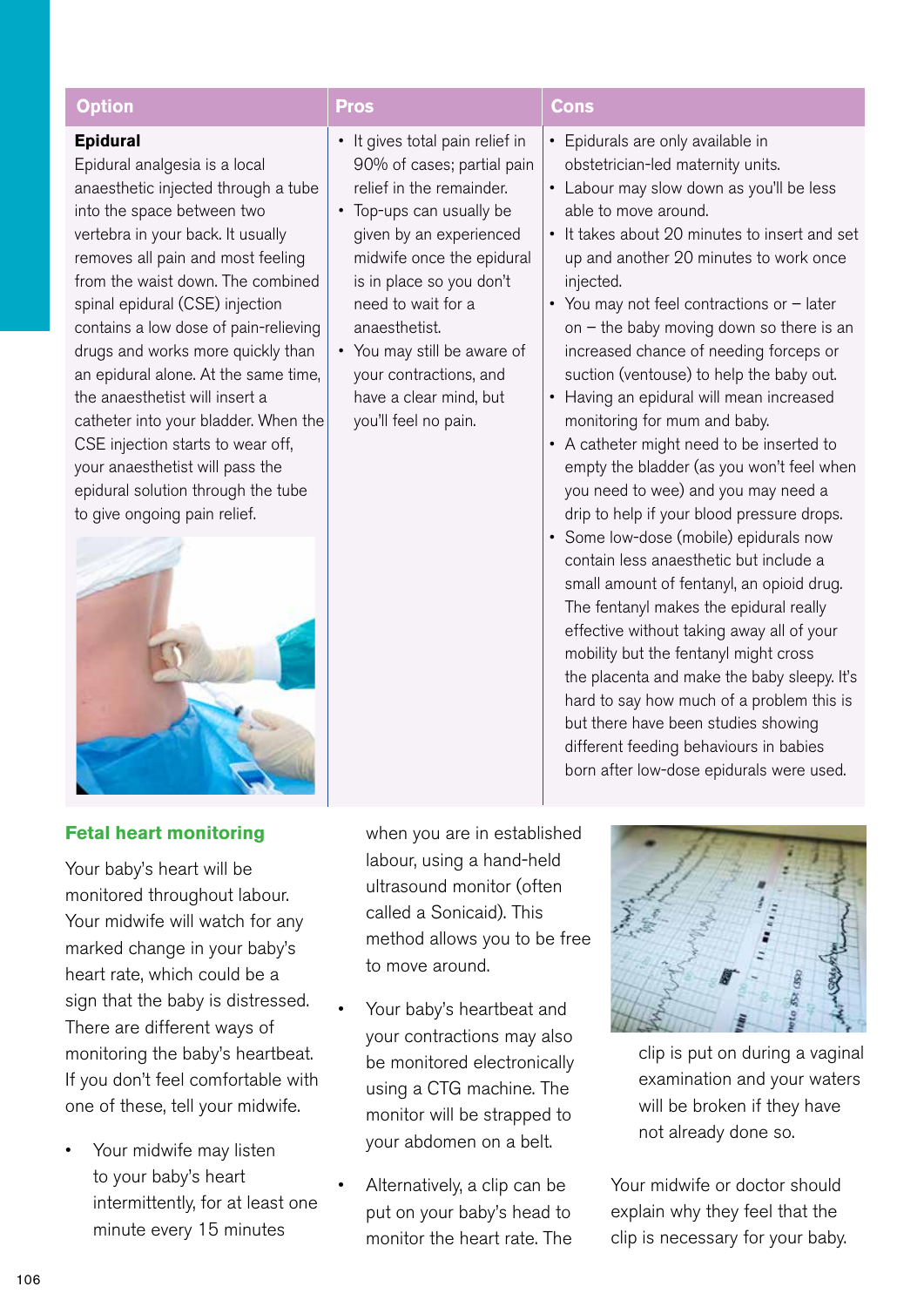## **Speeding up labour**

Your labour may be slower than expected if your contractions are not frequent or strong enough or because your baby is in an awkward position.

If this is the case, your doctor or midwife will explain why they think labour should be sped up and may recommend the following techniques.

- Your waters may be broken during a vaginal examination.
- If this doesn't speed up labour, you may be given a drip containing a hormone, which is fed into a vein into your arm to encourage contractions. You may want some pain relief before the drip is started.
- After the drip is attached, your contractions and your baby's heartbeat will be continuously monitored.

## **The second stage of labour – the baby's birth**

This stage begins when the cervix is fully dilated, and lasts until the birth of your baby. Your midwife will help you to find a comfortable position and will guide you when you feel the urge to push.

She will tell you to try not to push until your cervix is fully open and the baby's head can be seen. To help yourself

![](_page_8_Picture_9.jpeg)

get over the urge to push, try blowing out slowly and gently or, if the urge is too strong, in little puffs. Some people find this easier lying on their side, or on their knees and elbows, to reduce the pressure of the baby's head on the cervix.

## Find a position

Find a position that you prefer. You can help the baby's head descend:

- If you stand up, sit forward, kneel or squat (squatting may be difficult if you are not used to it).
- If you are very tired, you might be more comfortable lying on your side. This position is better for your baby than lying on your back.
- You may find kneeling on all fours might be helpful if you suffer from backache in labour.

![](_page_8_Picture_16.jpeg)

It can help if you have tried out these positions beforehand and explained to your birth partner how they will help you.

## **Pushing**

When your cervix is fully dilated, you can start to push when you feel you need to during contractions:

- Take two deep breaths as the contractions start, and push down.
- Take another breath when you need to.
- Give several pushes until the contraction ends.
- After each contraction, rest and get up strength for the next one.

This stage is hard work, but your midwife will help and encourage you all the time. Your birth partner can also give you lots of support. This stage may take two hours or more.

9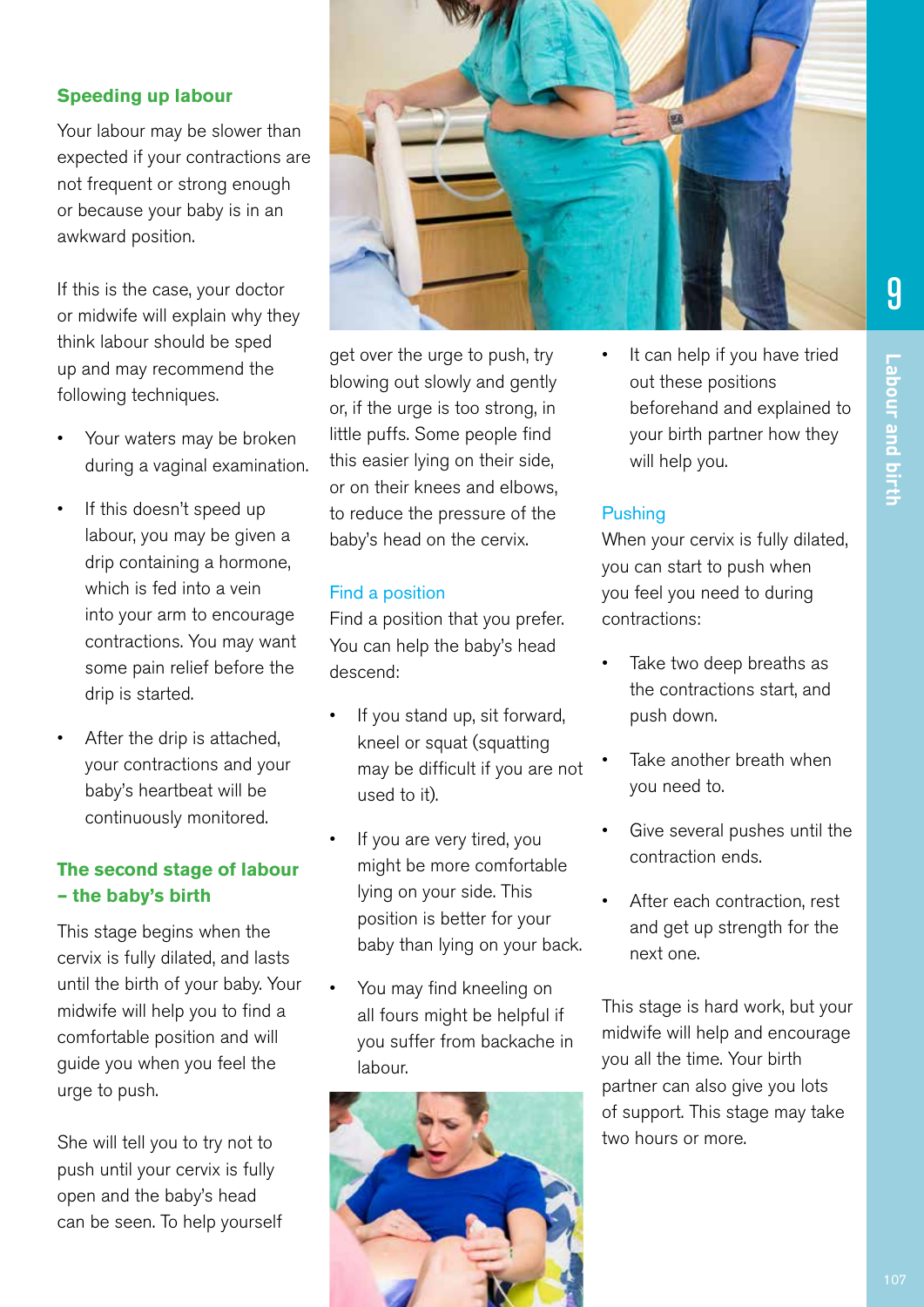![](_page_9_Picture_0.jpeg)

## The birth

During the second stage, the baby's head moves down the birth canal.

When the head is visible, the midwife will ask you to stop pushing, and to pant or puff blowing out through your mouth. This is so that your baby's head can be born slowly and gently, giving the skin and muscles of the perineum (the area between your vagina and back passage) time to stretch without tearing if possible.

The skin of the perineum usually stretches well, but it may tear. Sometimes to avoid a tear or to speed up the delivery, the midwife or doctor will inject local anaesthetic and perform an episiotomy if needed. Once your baby's head is born, most of the hard work is over. With one more gentle push the body is usually born quite quickly and easily.

You can have your baby lifted straight onto your abdomen before the cord will be cut by your midwife or birthing partner if you prefer.

Your baby may be born covered with some of the white, greasy vernix, which acts as a protection while in the uterus.

## Skin-to-skin contact

Even if you have a caesarean section or a difficult delivery, try to have skin-to-skin contact with your baby as soon as possible after the birth. This will:

- keep your baby warm and calm;
- help regulate your baby's breathing and heartbeat;
- release your mothering hormones to help with bonding.

Try the following:

- place the baby on your tummy with his head near your breast;
- gently stroke and caress your baby;
- allow the baby to focus on your face;

ask to be left undisturbed to get to know your baby.

Even if you decided before the birth not to breastfeed, this may be a really good time to give it a go and see what you think. You might change your mind!

The first milk you produce in the days after the birth (called colostrum) contains antibodies that will help protect your baby from infection, so even if you decide not to continue breastfeeding, your baby will benefit from those first few feeds.

# **The third stage of labour – the placenta**

After your baby is born, the womb can contract to push out the placenta. Your midwife will offer you an injection in your thigh just as the baby is born, which will speed up the delivery of the placenta.

The injection contains a drug called Syntocinon, which makes

![](_page_9_Picture_22.jpeg)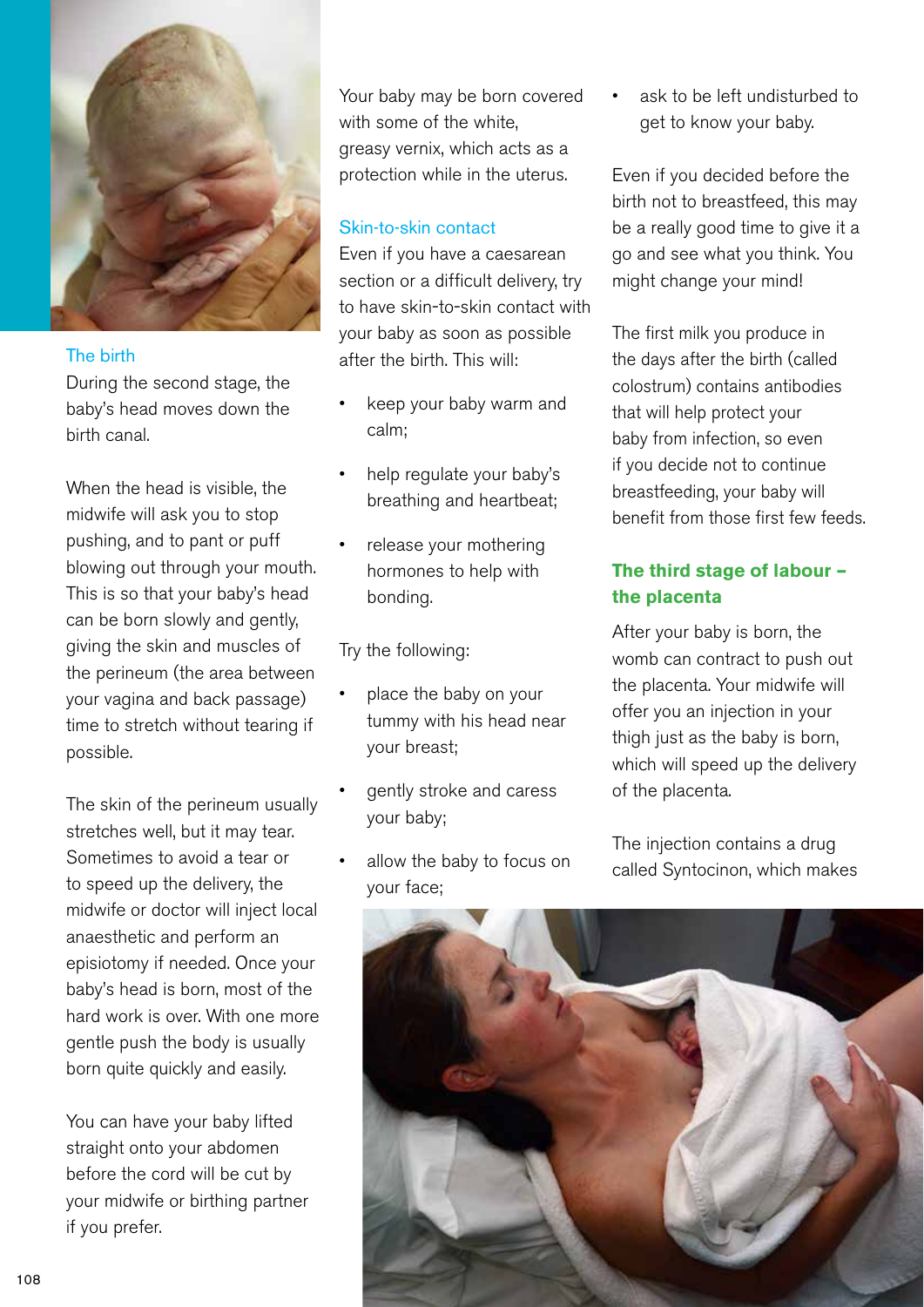![](_page_10_Picture_1.jpeg)

the uterus contract and helps to prevent the heavy bleeding which some women experience. cuddling your baby. Your midwife will help with this as much as they can.

## **After the birth**

Your baby will be examined by a midwife or paediatrician and then weighed (and possibly measured) and given a band with your name on it.

#### Vitamin K

You will be offered an injection of vitamin K for your baby, which is the most effective way of helping to prevent a rare bleeding disorder (haemorrhagic disease of the newborn). Your midwife should have discussed this with you beforehand. If you prefer that your baby doesn't have an injection, oral doses of vitamin K are available. If given orally further doses will be necessary.

#### **Stitches**

Small tears and grazes are often left to heal without stitches because they frequently heal better this way. If you need stitches or other treatments, it should be possible to continue

If you have had a large tear or an episiotomy, you will probably need stitches. If you have already had an epidural, it can be topped up. If you have not, you should be offered a local anaesthetic injection.

The midwife or maternity support worker will help you to wash and freshen up, before leaving the labour ward to go home or to the postnatal area.

## **Special cases**

# **Labour that starts too early (premature labour)**

About 1 baby in every 13 will be born before the 37th week of pregnancy. In most cases labour starts by itself, either

![](_page_10_Picture_15.jpeg)

with contractions or with the sudden breaking of the waters or a 'show'. About one early baby in six is induced and about one early baby in five is delivered by caesarean section (see page 114).

If your baby is likely to be born early, you will be admitted to a hospital with specialist facilities for premature babies. Not all hospitals have these facilities, so it may be necessary to transfer you and your baby to another unit, either before delivery or immediately afterwards.

If contractions start prematurely, the doctors may be able to use drugs to stop your contractions temporarily. You will probably be given injections of steroids that will help to mature your baby's lungs so that they are better able to breathe after the birth. This treatment takes about 24 hours to work.

Many multiple birth babies are born prematurely and twins and triplets may be more likely to need care in a neonatal unit. Your doctor may offer you a planned birth earlier than 38 weeks. The timing of the planned birth depends on the number of babies and whether or not your babies share a placenta.

If you have any reason to think that your labour may be starting early, get in touch with your hospital or midwife straight away.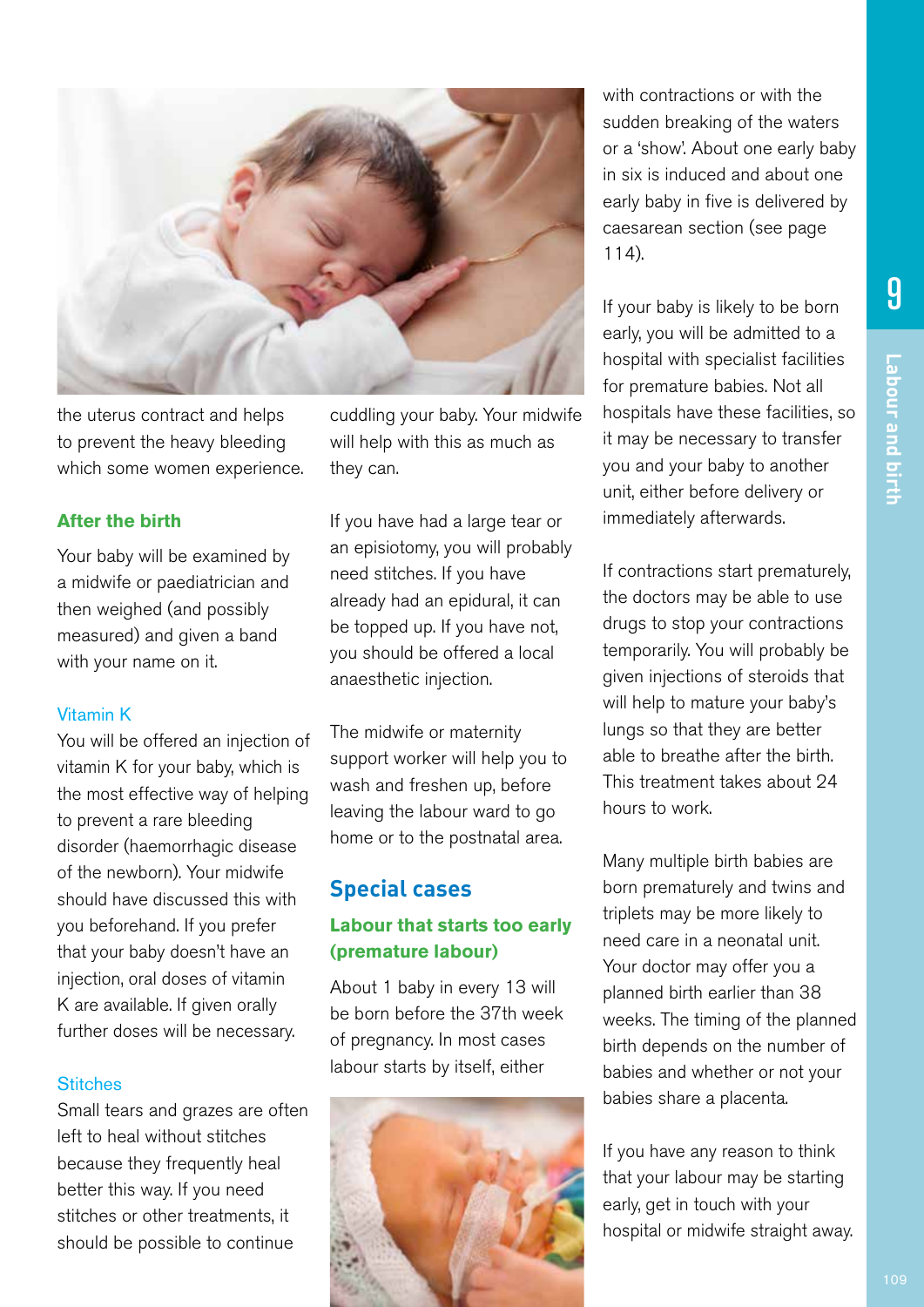![](_page_11_Picture_0.jpeg)

## **Overdue pregnancies**

Pregnancy normally lasts about 40 weeks, which is approximately 280 days from the first day of your last period. Most women will go into labour within a week either side of this date.

If your labour does not start by 41 weeks, your midwife will offer you a 'membrane sweep'.

This involves having a vaginal examination, which stimulates the neck of your uterus (known as the cervix) to produce hormones which may trigger natural labour.

If your labour still doesn't start, your midwife or doctor will suggest a date to have your labour induced (started off)

usually 10–14 days after your due date. If you don't want labour to be induced and your pregnancy continues to 42 weeks or beyond, you and your baby will be monitored. Your midwife or doctor will check that both you and your baby are healthy by giving you ultrasound scans and checking your baby's movement and heartbeat. If your baby is showing signs of distress, your doctor and midwife will again suggest that labour is induced.

## **Induction**

Labour can be induced if your baby is overdue or there is any sort of risk to you or your baby's health – for example, if you have high blood pressure or if your baby is failing to grow and thrive.

Induction is always planned in advance, so you will be able to talk over the benefits and disadvantages with your doctor and midwife and find out why they recommend your labour is induced.

Contractions can be started mechanically. A catheter with a balloon at the tip is inserted through the cervix. The balloon is filled with a sterile fluid and puts gentle pressure on the cervix to soften and open it. Contractions are usually started by inserting a hormone into the vagina, and sometimes both are used. Induction of labour may take a while, particularly if the neck of the uterus (the cervix) needs to be softened with pessaries or gels. Sometimes a hormone drip is needed to speed up the labour.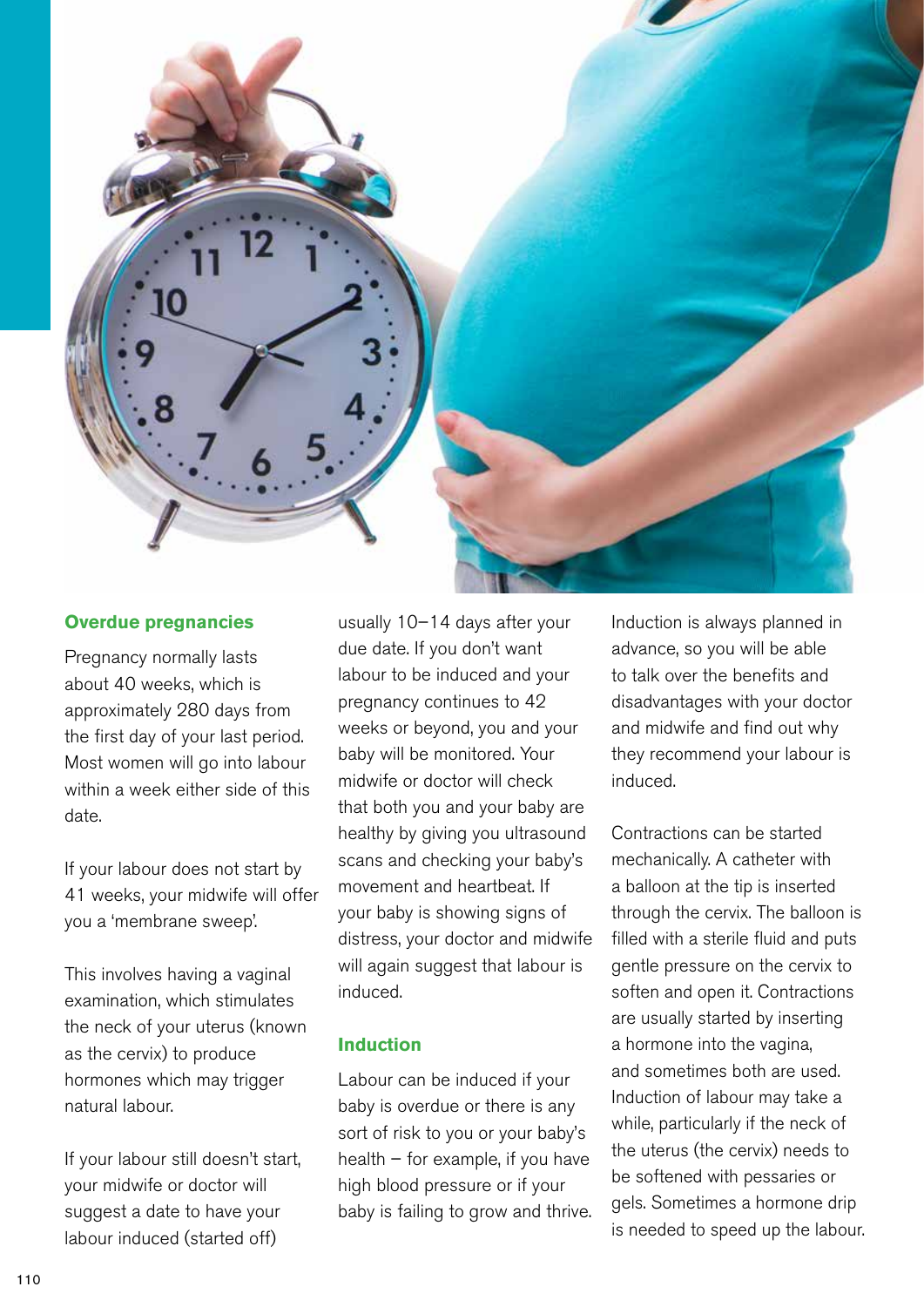Once labour starts it should proceed normally, but it can sometimes take 24–48 hours to get you into labour. An information leaflet is available.

# **Assisted vaginal delivery**

# **What is an assisted vaginal delivery?**

An assisted vaginal delivery involves using a ventouse (vacuum cup) or forceps (like large tongs) to guide your baby as you push with your contractions.

Your doctor may recommend that you have an assisted vaginal delivery if your baby needs to be delivered quickly. This document will give you information about the benefits and risks to help you to make an informed decision. If you have any questions that this document does not answer, ask your obstetrician or the healthcare team.

# **Why may I need an assisted vaginal delivery?**

The following are the more common reasons why an assisted vaginal delivery may be recommended.

- You have been pushing for too long.
- You may have run out of energy to deliver your baby safely.

Your baby's heart rate may be going above or below normal levels or they may not be getting enough oxygen.

Sometimes, if you have high blood pressure, your obstetrician may recommend an assisted vaginal delivery if the second stage of labour goes beyond a certain time and your blood pressure goes higher.

On average, 10 to 15 in 100 deliveries are assisted vaginal deliveries. You are more likely to need an assisted vaginal delivery for your first baby. Your obstetrician will discuss with you why an assisted vaginal delivery is the safest method of delivery for both you and your baby.

![](_page_12_Picture_15.jpeg)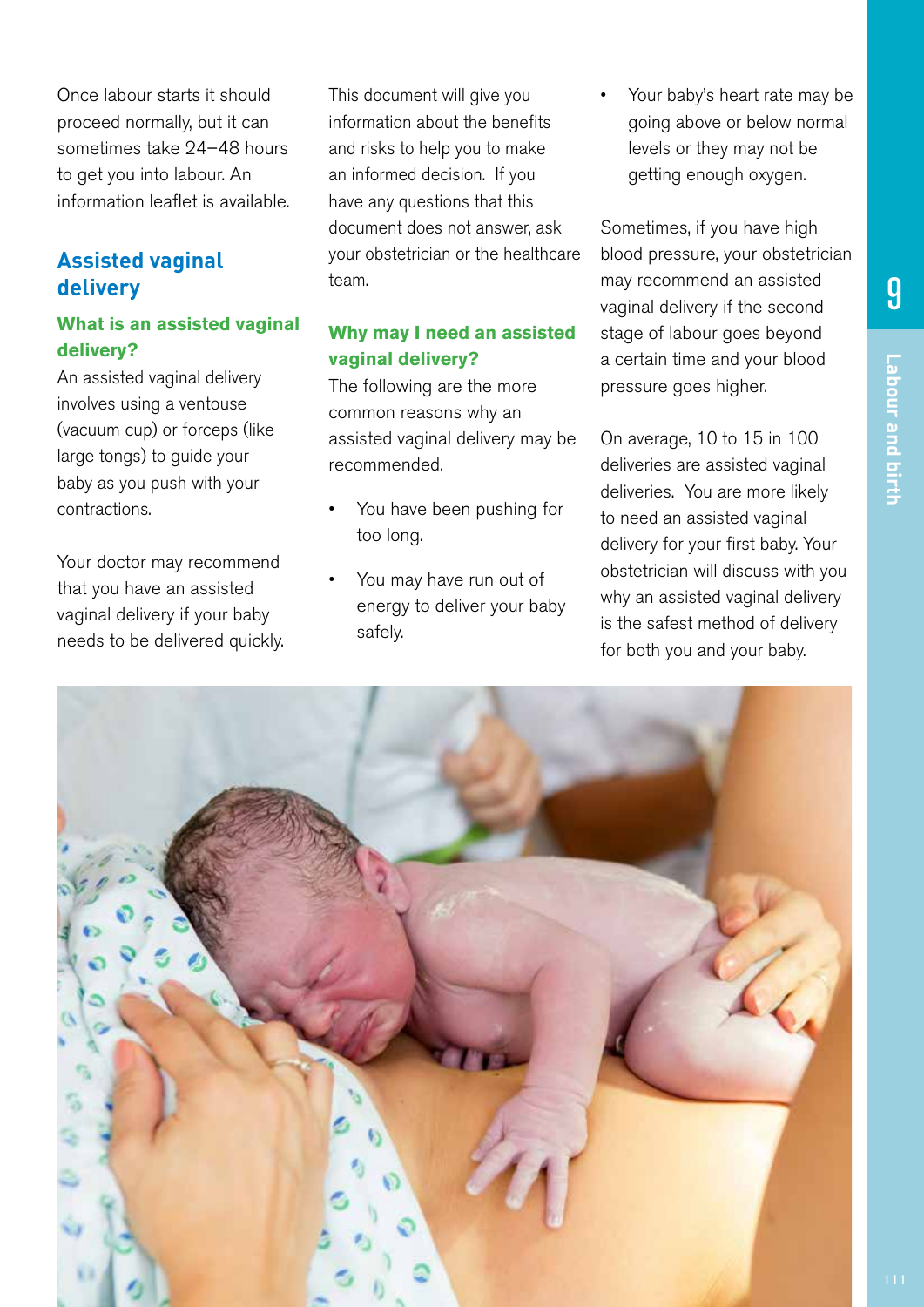# **Are there any alternatives to an assisted vaginal delivery?**

You can continue pushing and try to deliver your baby without a ventouse or forceps.

Another option is to have a caesarean section (procedure to deliver a baby by a surgical operation).

If you are worried or have any questions about why an assisted vaginal delivery has been recommended for you, you should discuss this carefully with your obstetrician.

## **What does an assisted vaginal delivery involve?**

## Before the procedure

Your obstetrician will examine your abdomen to find out how large your baby is. They will perform an internal examination to check the position of your baby and how dilated your cervix is. Your obstetrician will also want to check that your pelvis is large enough for an assisted vaginal delivery.

If you are already having an epidural and there is enough time, you will be given more anaesthetic through the epidural. Otherwise, local anaesthetic may be injected either into the skin at the opening of your vagina or through your vagina to block the pudendal nerve that supplies your lower vagina and perineum (the area between your vagina

and back passage). You may need to have a spinal, which involves injecting anaesthetic into the subarachnoid space (an area near your spinal cord).

Your legs will be put in 'stirrups' (the lithotomy position).

Your obstetrician may place a catheter (tube) in your bladder to help you to pass urine.

## Forceps delivery

Your obstetrician will place metal forceps either side of your baby's head. When the forceps are in position, your obstetrician will hold them together. If your baby's head is not facing towards your spine, your obstetrician will need to turn the head using the forceps. They will pull gently as you push with your contractions to guide your baby's head out. This can take several pulls and usually involves an episiotomy to help reduce the risk of you tearing.

## Ventouse delivery

Your obstetrician will place the ventouse cup onto your baby's head. The cup may be attached to a special vacuum machine or to a hand-held suction pump that creates a vacuum seal between the cup and your baby's head.

Your obstetrician will make sure that none of your vaginal skin is caught in the vacuum seal.

Your obstetrician will guide your baby out, as you push with your contractions. This can take several pulls and you may need an episiotomy.

Listen carefully to your obstetrician and midwife during the delivery so you know when to push and when to pant.

Once your baby's head is delivered, your obstetrician will remove the forceps or ventouse from your baby's head and your baby will be delivered onto your abdomen, 'skin-to-skin'. Once the cord has been cut, your baby will be covered to keep them warm.

Your obstetrician will close an episiotomy or any tears with dissolvable stitches.

# What complications can happen?

The healthcare team will try to make the procedure as safe as possible but complications can happen. The possible complications of an assisted vaginal delivery are listed below. Any numbers which relate to risk are from studies of women who have had this procedure. Your doctor may be able to tell you if the risk of a complication is higher or lower for you.

Pain, once the local anaesthetic or epidural wears off. You will usually be given a painkilling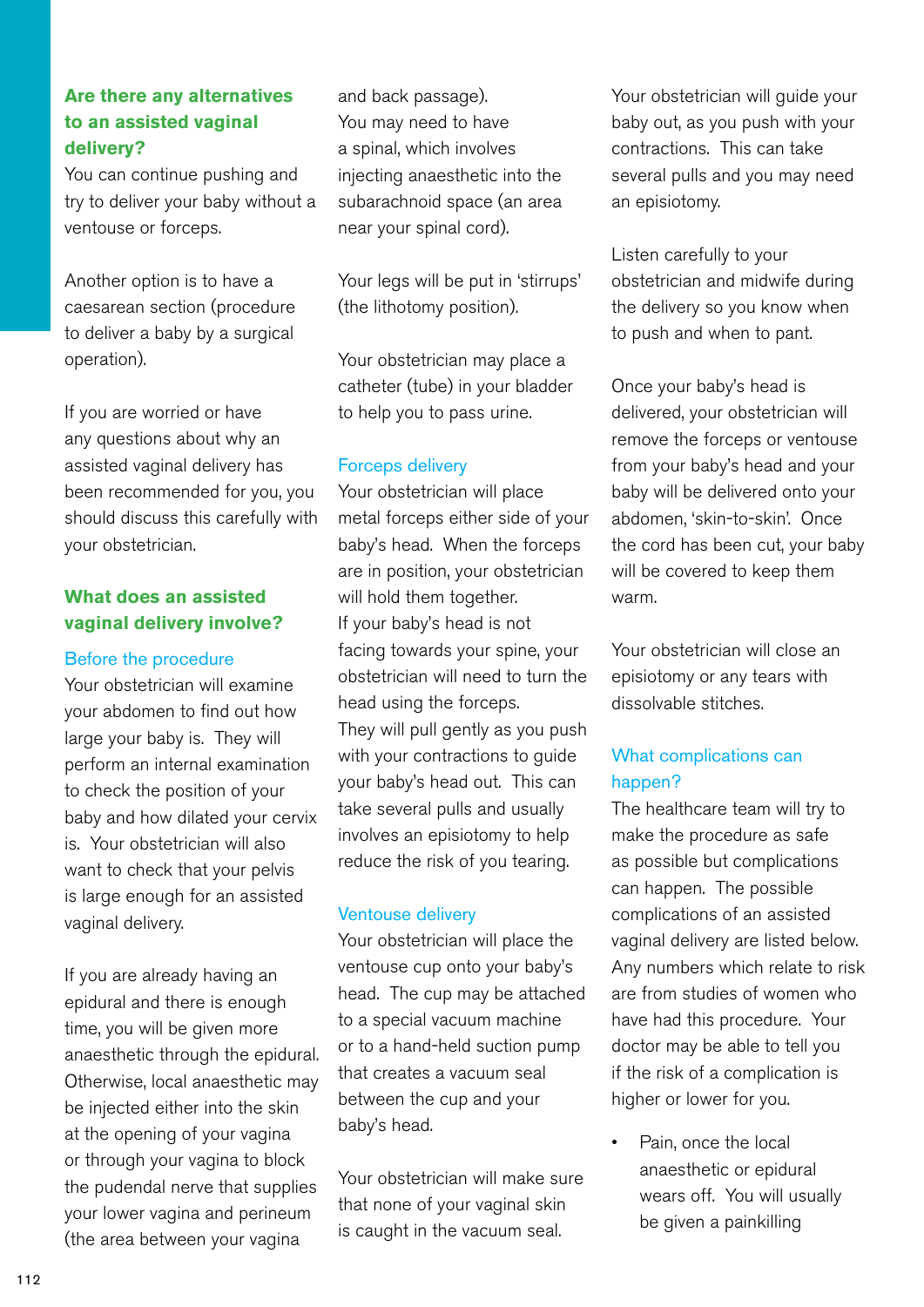![](_page_14_Picture_1.jpeg)

suppository (tablet placed in your back passage) to keep you comfortable. You may get pain in your abdomen or, more usually, around the stitches. However, an episiotomy or any tears usually heal quickly and if any pain continues it can be controlled with simple painkillers such as paracetamol.

- Bleeding. On average, women lose less than half a litre of blood. You may be given medication through a drip (small tube) in a vein in your arm or by an injection to help your uterus (womb) to contract. This will help to reduce any bleeding. If you bleed heavily, you may need a blood transfusion. You may need to take iron tablets.
- Tears (risk of a major tear: 1 in 5 for forceps delivery, 1 in 10 for ventouse delivery). Minor tears are common. Tears are closed with stitches.
- Damage to your back passage caused when a major tear or episiotomy extends to the muscle around your anus or to your anus itself (risk: less than 3 in 100 for a ventouse, less than 7 in 100 for forceps).
- Healing problems. Sometimes an episiotomy or tear will open slightly. However, this usually does not need any treatment and still heals well.
- Difficulty passing urine. You may need a catheter for one to two days.
- Infection. This is easily treated with antibiotics.
- Marks and bruises on your baby (risk of serious damage: less than 2 in 1,000). A ventouse can leave a suction mark and the forceps can bruise your baby's face. These do not usually cause any problems and settle in one to two days. Sometimes a ventouse can bruise one of the bones of your baby's skull (risk 1 to 2 in 100). This does not cause any problems and gets better within a few weeks. A paediatrician (doctor who specialises in babies and children) will be present at the birth if they are needed.
- Shoulder dystocia, where your baby's shoulders get

stuck for a short while on the way out (risk: 1 in 50, compared to 1 in 100 for normal deliveries).

- Your baby having jaundice (they eyes and skin turning yellow) (risk: 5 to 15 in 100) and having bloodshot eyes (risk: 17 to 38 in 100) after birth. This is only a small increase compared to normal deliveries and does not cause any long-term problems.
- You should discuss these possible complications with your doctor if there is anything you do not understand.

## **How soon will I recover?**

## In hospital

You will stay in the delivery room for one to two hours while all the routine checks on your baby are carried out. You will then be transferred to the ward.

The midwives will give you advice about your postnatal care, including how to look after your stitches. The healthcare team will tell you about abdominal and pelvic-floor exercises to help you to recover.

You will be able to go home when you can walk around without any help and are able to care for your baby. If you go home the same day, a responsible adult should take you home in a car or taxi and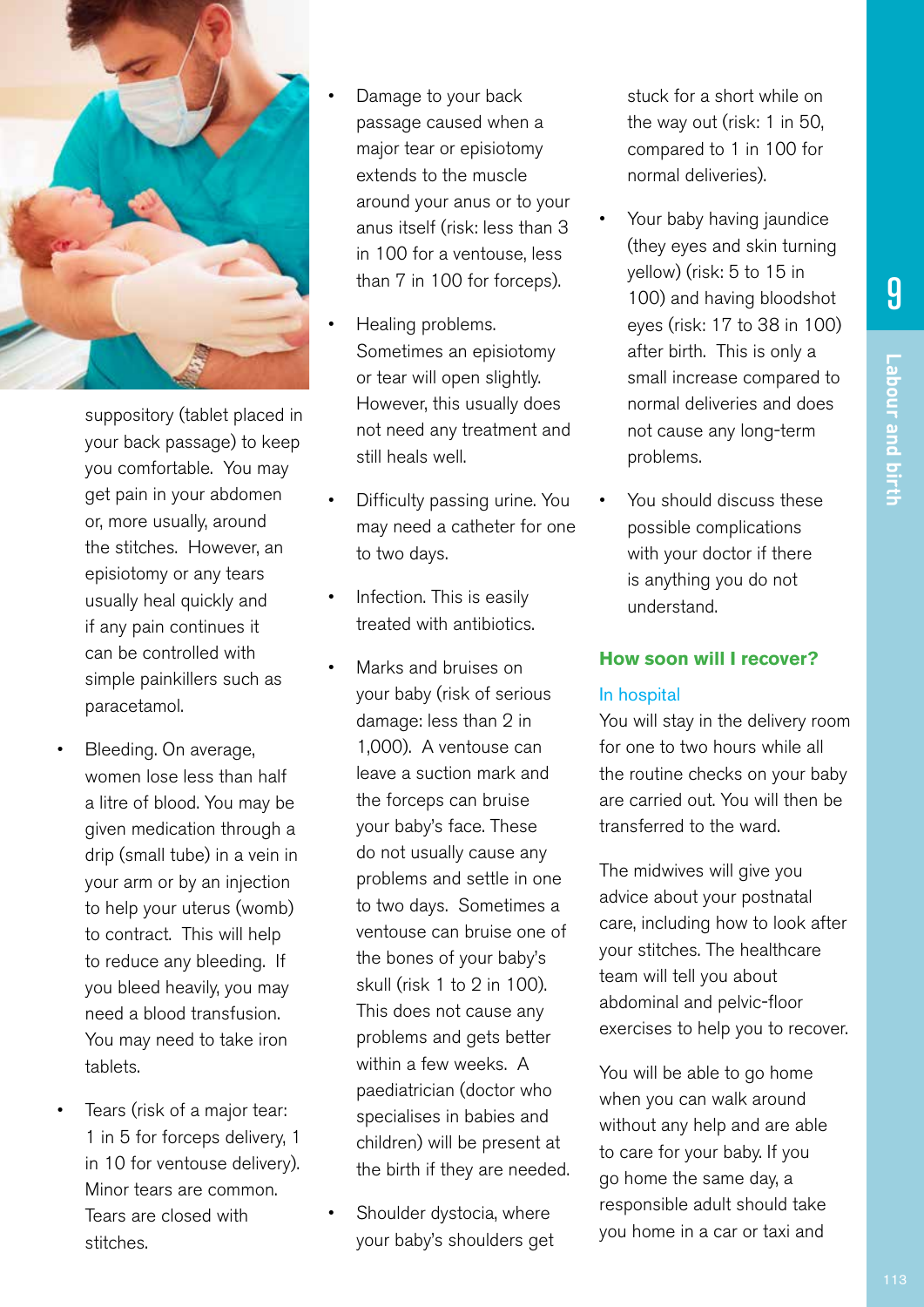![](_page_15_Picture_0.jpeg)

stay with you for at least 24 hours. Be near a telephone in case of an emergency.

Do not drive, operate machinery or do any potentially dangerous activities (this includes cooking) for at least 24 hours and not until you have fully recovered feeling, movement and co-ordination. If you had a general anaesthetic or sedation, you should also not sign legal documents or drink alcohol for at least 24 hours.

If you are worried about anything, in hospital or at home, contact the healthcare team. They should be able to reassure you or identify and treat any complications.

## Returning to normal activities

The healthcare team will tell you when you can return to normal activities. It is important to have plenty of help at home in the first few days so that you have time to recover and to spend with your new baby. An episiotomy or any tears should heal quickly. If you have any concerns, ask your midwife

when they visit you at home, or contact your GP.

#### The future

You should make a full recovery. An assisted vaginal delivery should not affect your ability to become pregnant or deliver a baby in the future.

#### **Summary**

An assisted vaginal delivery is a common procedure and is usually a safe method of delivery for you and your baby.

However, complications can happen. You need to know about them to help you to make an informed decision about the procedure. Knowing about them will help to detect and treat any problems early.

## **Caesarean section**

There are situations where the safest option for you or your baby is to have a caesarean section.

As a caesarean section involves major surgery, it will only be

performed where there is a real clinical need for this type of delivery.

Your baby is delivered by cutting through your abdomen and then into your uterus. The cut is made across your abdomen, just below your bikini line. The scar is usually hidden in your pubic hair.

If you are expecting twins, triplets or more, it is more likely that you will be advised to have a caesarean section. This will depend on how your pregnancy progresses, the position of your babies and whether the babies share a placenta.

Whenever a caesarean is suggested, your doctor will explain why it is advised and any possible side effects. Do not hesitate to ask questions.

## **Urgent (emergency) caesareans**

Emergency caesarean section Your obstetrician can recommend an emergency caesarean section to deliver your baby safely. However, it is your decision to go ahead with the operation or not.

They will give you information about the benefits and risks to help you to make an informed decision. Ask your obstetrician, anaesthetist or midwife if there is anything you do not understand.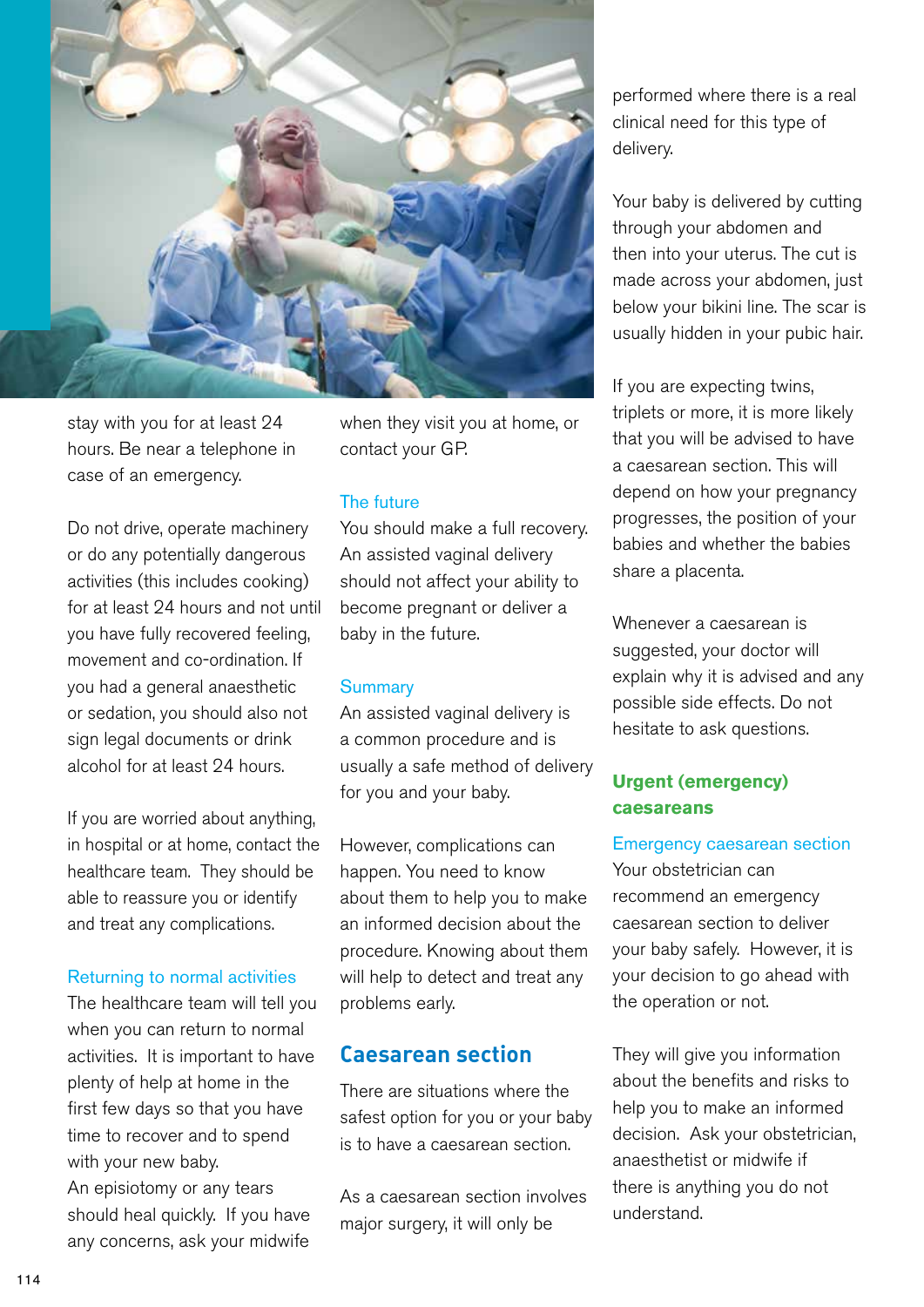# What does the operation involve?

A caesarean section can usually be performed under a spinal or epidural anaesthetic. You will be awake so you can see your baby and have 'skin-to-skin' contact as soon as your baby is born. Your birth partner will also be able to be with you. However, this will not be possible if you need a general anaesthetic.

Your obstetrician will make a horizontal cut on your 'bikini' line. They will separate the muscles of your abdominal wall and open your uterus (womb). They will deliver your baby through the cut and repair your womb and abdomen.

A midwife will be with you and a paediatrician (doctor who specialises in babies and children) may also attend to your baby when it is born.

# What complications can happen?

A caesarean section is usually safe and your obstetrician believes it is the safest way to deliver your baby. However, complications can happen. Some of these can be serious and can even cause death.

# Complications of anaesthesia

Your anaesthetist will be able to discuss with you the possible complications of having an anaesthetic.

![](_page_16_Picture_9.jpeg)

# What complications can happen?

- Pain. The healthcare team will make sure you are given enough pain relief.
- Bleeding during or after the operation. If you bleed heavily (risk: less than 8 in 100), you may need a blood transfusion.
- Blood clots in your legs (deep-vein thrombosis – DVT) (risk: 7 in 1,000) or, more rarely, in your lungs (pulmonary embolism). The healthcare team will take measures to reduce this risk.
- Infection of the surgical site (wound) or in your womb (endometritis), which usually settles with antibiotics.
- Developing a hernia in the scar caused by the deep muscle layers failing to heal.
- Bladder damage. The risk is higher if you have had previous caesarean sections.
- Small scratch on your baby's skin, when your obstetrician makes the cut on your womb. Sometimes the scratch can be on your baby's face (risk: 2 in 100). This usually does not need any treatment.
- Breathing difficulties for your baby, where your baby takes longer than normal to clear the fluid from their lungs (risk: 6 in 1,000).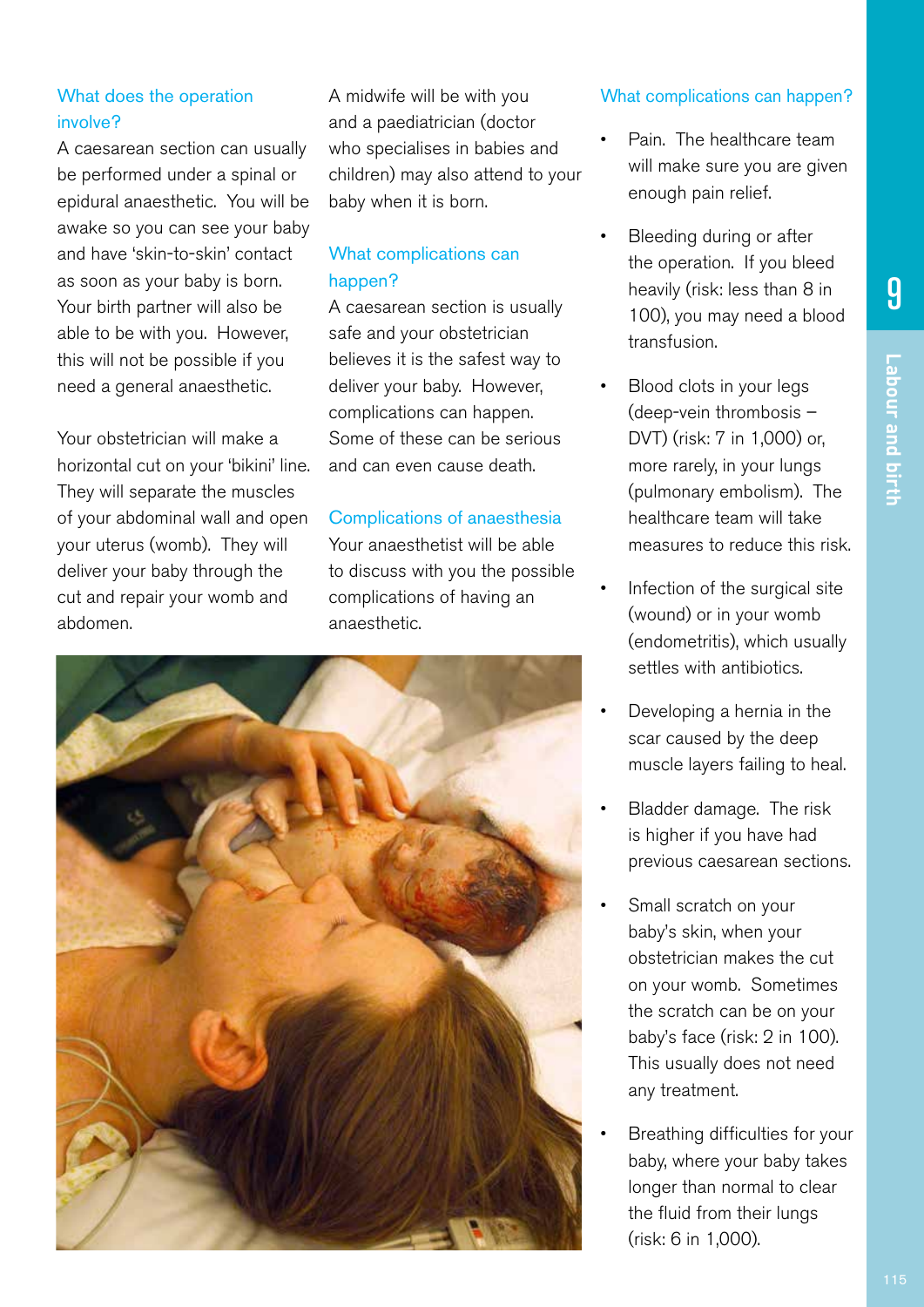![](_page_17_Picture_0.jpeg)

How soon will I recover? You should be able to go home after one to three days. However, your doctor may recommend that you stay a little longer.

If you are worried about anything, in hospital or at home, contact the healthcare team. They should be able to reassure you or identify and treat any complications.

It is important to have plenty of help at home in the first few days so that you have time to recover and to spend with your new baby.

For the first two weeks do little other than care for your baby. You can then gradually increase the amount you do. Bleeding usually lasts for 2 to 4 weeks. Use sanitary pads rather than tampons.

Do not lift anything heavy or do strenuous exercise, such as vacuuming or ironing, for 6 weeks. Do not push, pull or carry anything heavier than your baby during this time.

Do not have sex until you feel comfortable.

Most women take at least three months to recover. You should wait until you are physically and emotionally ready before trying for another baby.

## The operation

In the UK, most caesarean sections are performed under epidural or spinal anaesthesia, which minimises risk and means that you are awake for the delivery of your baby. A general anaesthetic is sometimes used – particularly if the baby needs to be delivered very quickly.

If you have an epidural or spinal anaesthesia, you will not feel pain – just some tugging and pulling as your baby is delivered. A screen will be put up so that you cannot see what is being done. The doctors will talk to you and let you know what is happening.

## **Planned (elective) caesareans**

A caesarean is 'elective' if it is planned in advance. This usually happens because your doctor or midwife thinks that labour will be dangerous for you or your baby.

It takes about 5–10 minutes to deliver the baby and the whole operation takes about 40–50 minutes. One advantage of an epidural or spinal anaesthetic is that you are awake at the moment of delivery and can see and hold your baby immediately. Your birth partner can be with you.

## After a caesarean section

After a caesarean section, you will be uncomfortable and will be offered painkillers. You will usually be fitted with a catheter (a small tube that fits into your bladder) for up to 24 hours and you may be prescribed daily injections to prevent blood clots (thrombosis).

Depending on the help you have at home, you should be ready to leave hospital within two to four days.

You will be encouraged to become mobile as soon as possible, and your midwife or hospital physiotherapist will give you advice about postnatal exercises that will help you in your recovery. As soon as you can move without pain, you can drive – as long as you are able to make an emergency stop. This may be six weeks or sooner. Always check with your insurance company as they may have specific post-operative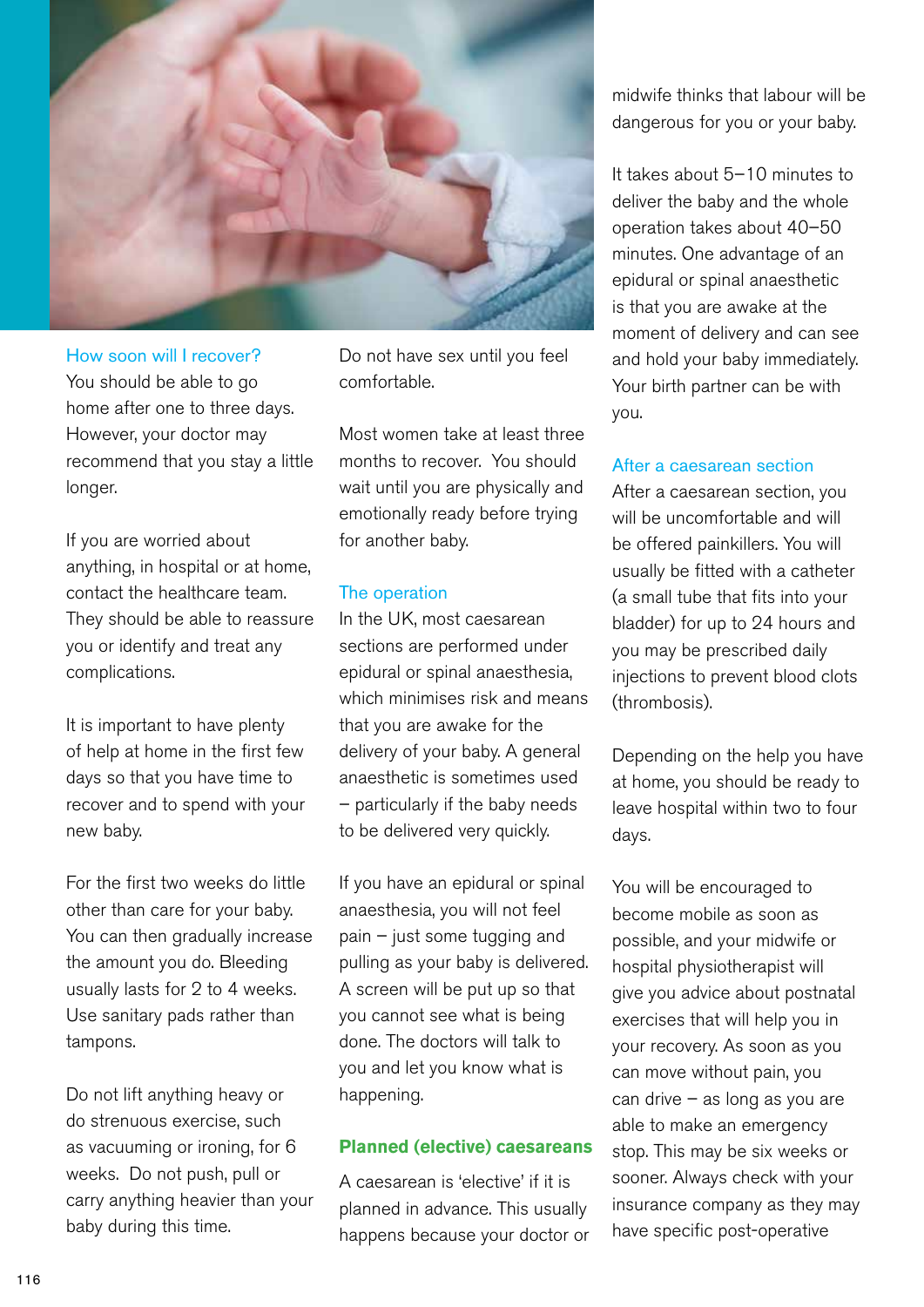conditions about how soon you can drive again.

## **Once a caesarean always a caesarean?**

If you have your first baby by caesarean section, this does not necessarily mean that any future baby will have to be delivered in this way. Vaginal birth after a previous caesarean can and does happen. This will depend on your own particular circumstances (see page 116). Discuss your hopes and plans for any other deliveries with your doctor or midwife.

## **Breech birth**

If your baby is breech, it means that it is positioned with its bottom downwards. This makes delivery more complicated. Your obstetrician and midwife will talk to you about the best and safest way for your breech baby to be

born. You will be advised to have your baby in hospital.

## External cephalic version

You will usually be offered the option of an external cephalic version (ECV). This is when pressure is put on your abdomen to try to turn the baby to a head down position.

## Caesarean section

If an ECV doesn't work, you will probably be offered a caesarean section. This is the safest delivery method for breech babies but there is a slightly higher risk for you.

If you choose a caesarean delivery and then go into labour before the operation, your obstetrician will assess whether to proceed with an emergency caesarean delivery. If the baby is close to being born, it may be safer for you to have a vaginal breech birth.

# **Twins, triplets or more**

If you are expecting twins, labour may start early because of the increased size of the uterus. It is unusual for multiple pregnancies to go beyond 38 weeks. If there are no complications in your pregnancy your doctor may offer you a planned birth earlier than 38 weeks. The timing of the planned birth depends on the number of babies and whether or not your babies share a placenta. Your doctor will discuss this with you during your pregnancy. More health professionals will usually be present at the birth. For example, there may be a midwife, an obstetrician and two paediatricians (one for each baby).

Your doctor will discuss with you what type of delivery may be appropriate. Although you are more likely to have a caesarean section, in some cases twins can be delivered vaginally.

The process of labour is the same but the babies will be closely monitored. To do this, an electronic monitor and a scalp clip might be fitted on the first baby once the waters have broken. You will be given a drip in case it is needed later, and an epidural is usually recommended. Once the first baby has been born, the midwife or doctor will check the position of the second baby by feeling your abdomen and doing a vaginal examination.

![](_page_18_Picture_16.jpeg)